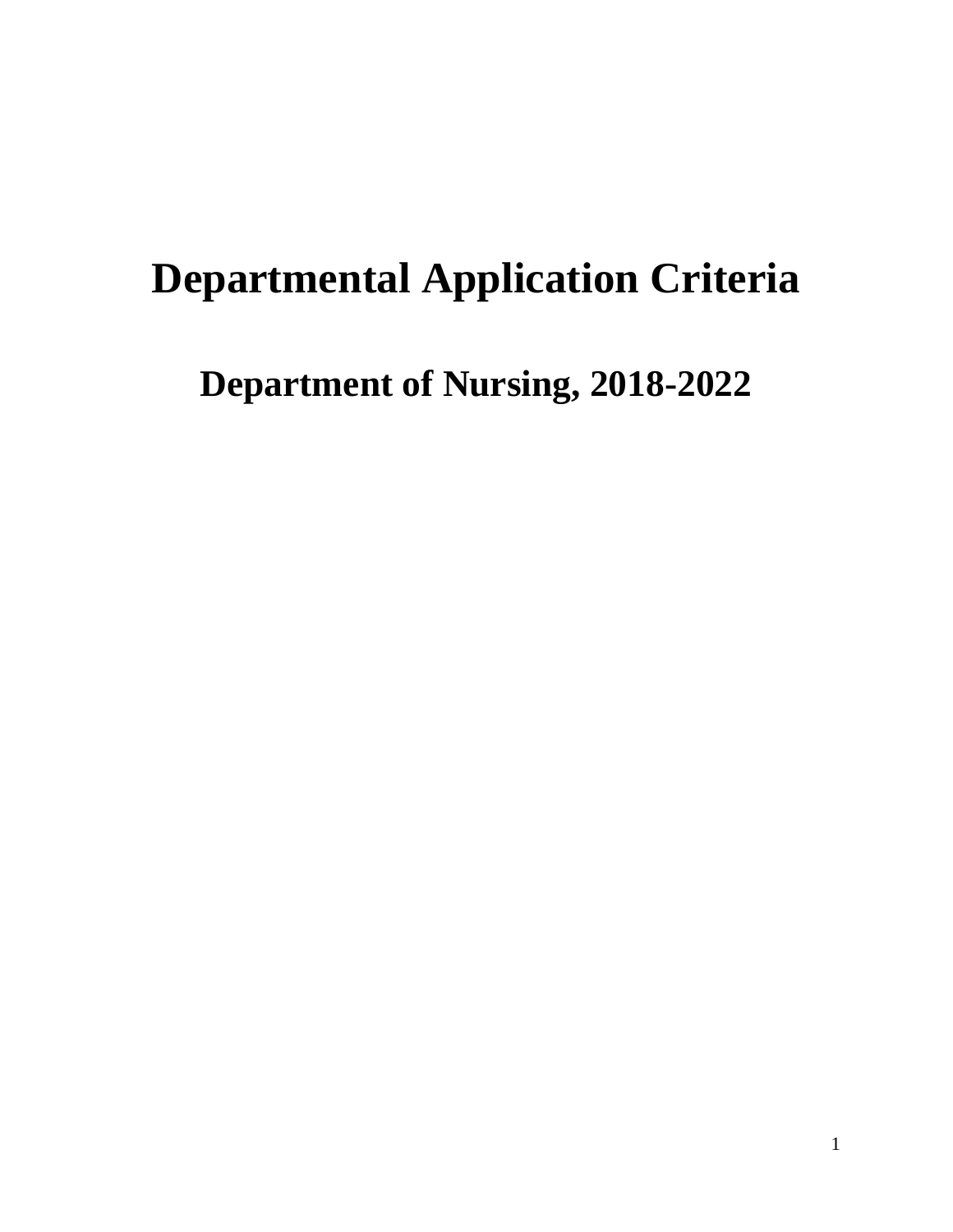#### **University/College Mission**

Chicago State University (CSU) is a public, comprehensive university that provides access to higher education for students of diverse backgrounds and educational needs. The university fosters the intellectual development and success of its student population through a rigorous, positive, and trans formative educational experience. CSU is committed to teaching, research, service, and community development including social justice, leadership and entrepreneurship.

The College of Health Sciences at CSU educates a caring and competent, non-traditional student body, many of whom are underrepresented III the healthcare professions, through innovative teaching strategies and interdisciplinary educational experiences, we empower our graduates to be critical thinkers, life-long learners, advocates for reducing health disparities, and providers of quality health care services.

### **University Strategic Plan Goals**

CSU strategic plan contains six primary goals. A representative sample of the ways in which the elements of the strategic plan flow from and support the unique mission of Chicago State University is presented below:

**Goal 1** Academic Excellence, Innovation and Student Transformation: A positive student experience and transformation will be at the center of decision making. Strengthen the institutional policies and structures that support and enhance academic innovation in undergraduate, graduate and professional studies; support student/faculty research and foster faculty and staff development.

### *Goal 1 Objectives*

- 1. Develop and implement a five-year strategic plan for undergraduate and graduate programs that aligns with workforce demands and the changing higher education landscape
- 2. Engage all students in program and campus activities that promote readiness for the workplace, advanced study, or research and lifelong learning
- 3. Implement and sustain financial, structural, and other substantive support for faculty research, scholarship, professional development, continuing education, and active engagement in professional organizations

**Goal 2** Student Enrollment, Retention and Graduation: Develop and implement recruitment, retention and progression strategies that seeks to encourage innovative and collaborative efforts between academic and non-academic units in efforts to ensure student success in the various programs of study

## *Goal 2 Objectives*

- 1. Identify, enhance, and expand partnerships with local schools and community organizations to increase enrollment
- 2. Effectively implement, sustain use of CRM to use and develop human capital and technology
- 3. Assess and increase the diversification of enrollment and enrollment criteria. Identify new markets and enrollment criteria to diversify student population
- 4. Annually evaluate and modify 25% of course delivery systems to meet student needs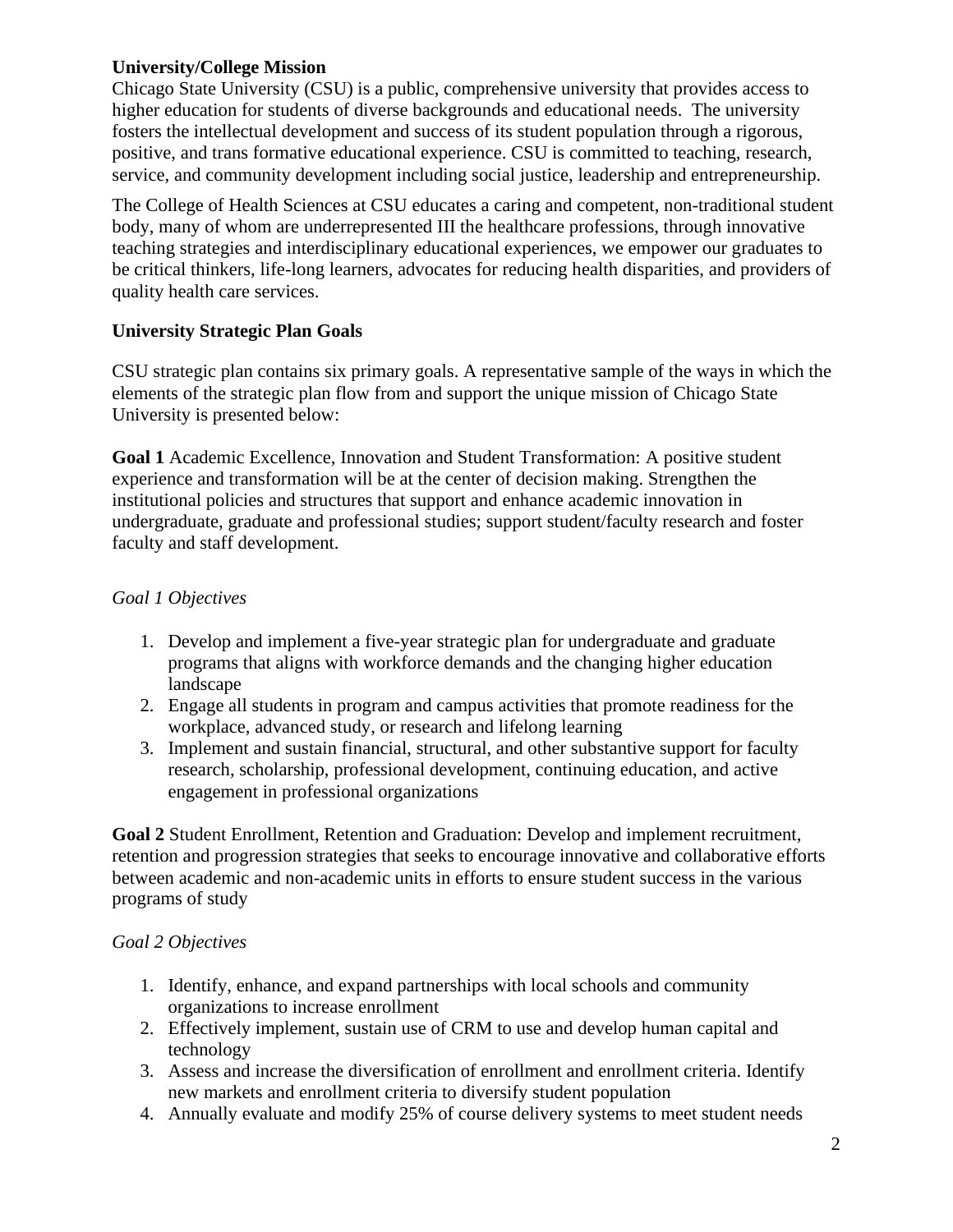5. Develop and effectively communicate requirements for successful progression, retention, and timely degree completion to increase 6-year graduation rate

**Goal 3** University Culture, Climate and Accountability: Create, communicate, and sustain an inclusive and welcoming university climate that fosters an institution that is ethically and socially responsible

#### *Goal 3 Objectives*

- 1. Enhance and develop excellent service for customer satisfaction
- 2. Implement branding and marketing of CSU that recognizes distinctive programs and experiences at CSU
- 3. Maintain processes that encourage and promote shared governance
- 4. Create a process that measures and maintains a professional and satisfactory work environment

**Goal 4** Strengthened Infrastructure: Improve and maintain the physical, technological and operational infrastructures that support all functions of the University.

### *Goal 4 Objectives*

- 1. Develop and implement a systematic plan that defines annual upgrades to campus facilities and space to support teaching, scholarship, and creative activities
- 2. Develop and implement a systematic plan that defines annual upgrades to technology capabilities of the University. Evaluate and upgrade systems annually to enhance and maintain the safety of the campus community
- 3. Develop and implement a systematic plan for annual upgrades for healthy and environmentally sustainable buildings

**Goal 5** Cost Efficiencies and Diverse Revenue Streams: Ensure the University has the resources to support the academic mission and student experience.

## *Goal 5 Objectives*

- 1. Create and implement a comprehensive five-year financial plan that supports the mission of the University and improves cost efficiencies
- 2. Increase the culture of giving and fundraising among all CSU stakeholders
- 3. Increase fiscal literacy among the faculty, staff and students
- 4. Establish partnerships with local schools, educational entities, and local park districts to increase enrollment and certificate options
- 5. Identify and expand year over year the revenue sources in the departments and service units across campus

**Goal 6** Community Service, Urban Leadership and Economic Engagement: Create partnerships, engage and assist our local community through service, urban leadership, economic development activities, and mutually beneficial partnerships.

## *Goal 6 Objectives*

1. Increase university-wide service activities of employees and students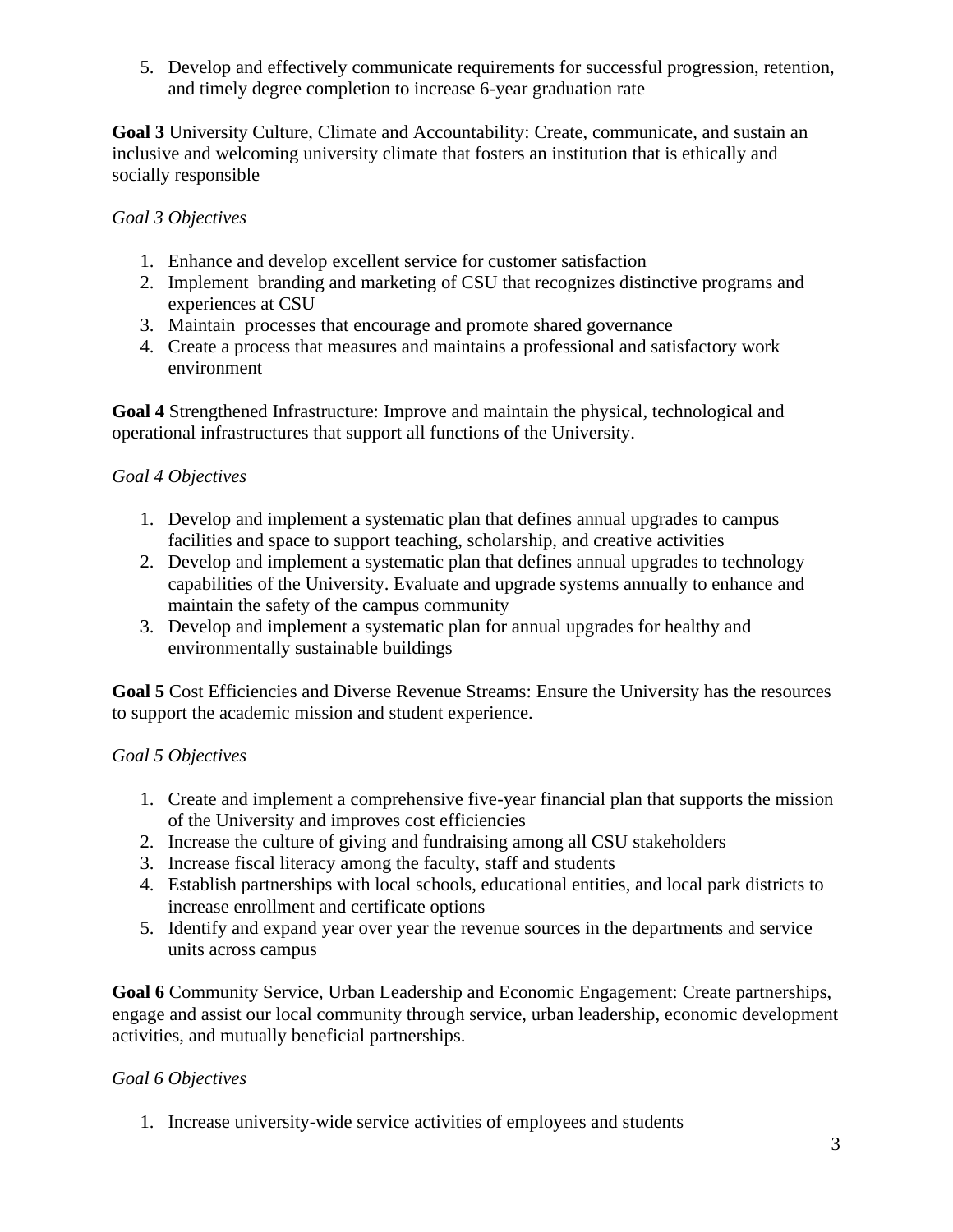- 2. Engage community leaders and promote equity, educational and economic opportunities in support of CSU mission
- 3. Through the Center for Solutions of Urban Populations, increase educational outcomes, improve health and well-being, and address disparity issues

#### **Preamble**

The purpose of this document is to provide guidelines for identifying the areas of strength and weakness of all faculty employees and to improve their performance where required. The document is organized into four broad sections: Conditions for employment, teaching/primary duties, research/creative activities, and service domains. Each section identifies the categories of accepted materials and activities, their relative importance and methods of evaluation.

## **Responsibilities of the Faculty Members Being Evaluated**

The faculty member being evaluated must provide a portfolio of materials, which must include the following:

- 1. A current signed and dated curriculum vitae.
- 2. Evidence of academic and current professional credentials.
- 3. Documentation of original materials representative of the following categories: Teaching/Primary Duties, Research/Creative Activity, and Service.
- 4. Current yearlong assignments for the period of evaluation.
- 5. Signed Professional Development Plan (by faculty and chair.)

Chicago State University and UPI Local 4100 Unit A and Unit B contract Section19.3a (2)(a) states: "the evaluation period for retention shall be the period since the beginning of the employee's last evaluation for retention, with the exception that employees in their second year of employment in the bargaining unit shall have their entire period of employment evaluated. In tenure evaluations, the performance standards will be used to judge whether an employee's performance has reached the required degree of effectiveness by the end of the evaluation period." There will be one Departmental Personnel Committee Representative for the college.

|                         | <b>Activity</b>                               | <b>Example(s) of Evidence or Documentation to</b>  |
|-------------------------|-----------------------------------------------|----------------------------------------------------|
|                         |                                               | <b>Submit in the Portfolio</b>                     |
|                         | 1 On-line Ethics training - State requirement | Printout of certificate of completion              |
|                         |                                               |                                                    |
|                         | 2 Attendance of regular departmental          | Letter from the department chair confirming        |
|                         | meetings and mandatory meetings to meet       | attendance of at least 75% of meetings during the  |
|                         | program accreditation expectation             | fall and spring semesters. Include excused absent. |
| 3 <sup>1</sup>          | Attendance of College meetings (College       | First page of meeting minutes showing attendance,  |
|                         | Assembly, Retreat and Induction               | copy of the ceremony program as exhibit.           |
|                         | Ceremony)                                     |                                                    |
| $\overline{\mathbf{4}}$ | Attendance of University meetings/events      | Agenda from the meetings and program exhibits      |
|                         | Town Hall, Commencement and                   |                                                    |
|                         | Convocation)                                  |                                                    |

#### **Required for all appointment categories- Unit A: Tenured, Tenure track, Clinical and Research Faculty and Unit B: Lecturers\***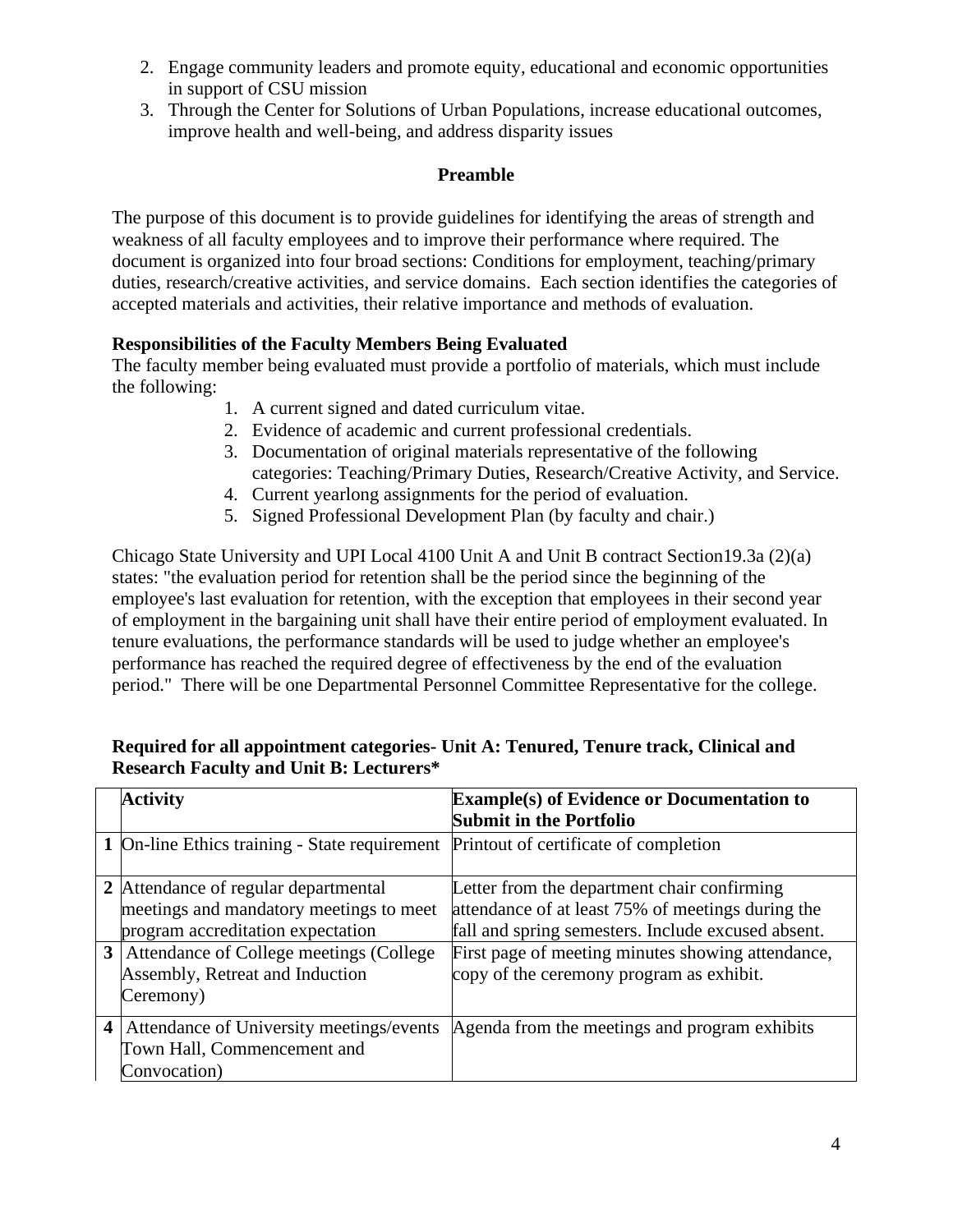| <b>5</b> Licensure (nursing, occupational therapy<br>and Health information administration) and<br>CPR (nursing)                          | Illinois State License and CPR certificate |
|-------------------------------------------------------------------------------------------------------------------------------------------|--------------------------------------------|
| 6 Educational Qualification: Earned doctorate Academic transcript or degree certificate<br>degree in health science or in a related field |                                            |

Documentation must be provided in the portfolio to demonstrate compliance with the above conditions for continuing employment. For both Unit A (tenured, tenured track and clinical faculty) and B faculty members, teaching is considered the primary duty and most important of the three domains of evaluation. Research/creative activity and service are considered of equal importance. Research faculty can select either service or teaching as their area of evaluation. The materials and activities listed in this document are only illustrative of the types of materials and activities, which may be included. The lists are not intended to be all-inclusive.

The categories of evaluation of Unit A (tenured, tenured track, clinical and research) faculty and the minimum level of performance expectation are shown in the table below:

| <b>Personnel Action</b>    | <b>Teaching/Primary</b>     | <b>Research/Creative</b>   | <b>Service</b>             |
|----------------------------|-----------------------------|----------------------------|----------------------------|
|                            | Duty                        | <b>Activity</b>            |                            |
| 1st year retention         | Satisfactory                | Appropriate                | Appropriate                |
| 2nd year retention         | Satisfactory                | Satisfactory               | Satisfactory               |
| 3rd year retention         | Effective                   | <b>Highly Satisfactory</b> | <b>Highly Satisfactory</b> |
| 4th year retention         | <b>Highly Effective</b>     | Effective                  | Effective                  |
| 5th year retention         | Significant                 | <b>Highly Effective</b>    | <b>Highly Effective</b>    |
| Tenure                     | Superior                    | Significant                | Significant                |
| <b>Associate Professor</b> | Superior                    | Significant                | Significant                |
| <b>Full Professor</b>      | Superior                    | Superior                   | Superior                   |
| Post-Tenure Review         | Adequate/Exemplary          | Adequate/Exemplary         | Adequate/Exemplary         |
| $PAI^*$                    | Superior                    | Superior/Significant       | Superior/Significant       |
|                            | *PAI=Professional           |                            |                            |
|                            | <b>Advancement Increase</b> |                            |                            |

## B. Teaching/Primary Duties

Teaching is the most important of all performance areas and it applies to both Unit A and Unit B faculty.

#### **DESCRIPTION OF THE ACTIVITIES NEEDED IN THE TEACHING/ PRIMARY DUTIES DOMAIN**

#### **1. Evaluations of Teaching Performance**

#### i **Chairperson reports of class visitation (one per academic year)**

The chairperson will evaluate the teaching effectiveness of the faculty in the classroom setting. All completed course visitation forms completed by the chair will be included in the portfolio and a copy to the faculty.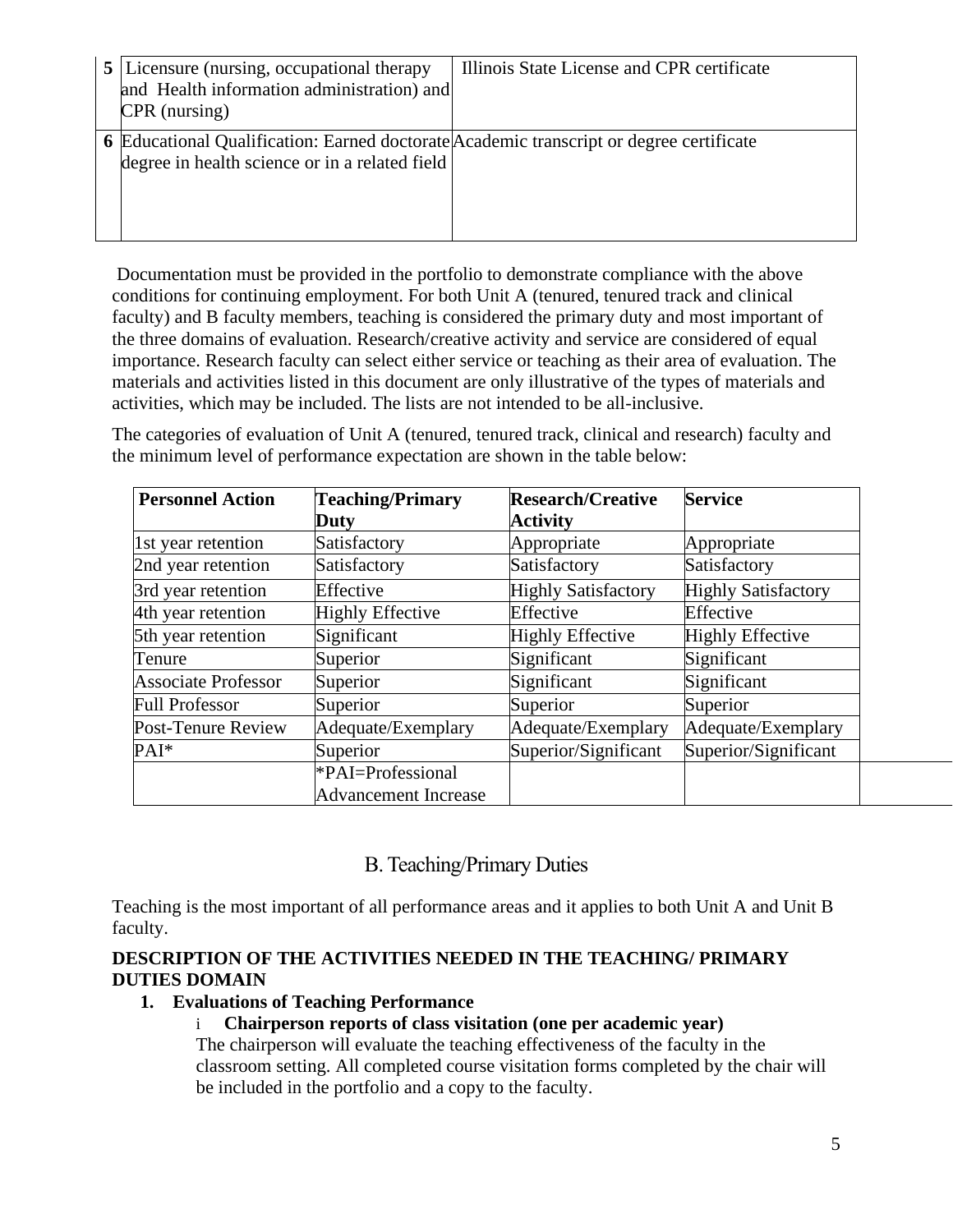#### ii **Peer reports of class visitation (One per long semester)**

Faculty is expected to invite one tenured or tenured track faculty from his/her department or other departments from the College of Health Sciences to observe a class at least once during the fall and spring semesters. The faculty may not be reviewed by the same peer for two consecutive semesters. The peer evaluators shall complete a written evaluation of the class visitations on the appropriate form. The evaluation shall be submitted to the chairperson of the department with a copy to the faculty. The same criteria for peer evaluation apply for tenure faculty and fulltime lecturer.

#### iii **Summary of student evaluations**

Faculty are expected to submit a summary of student course evaluations and comments from courses taught each academic year and include at least one course in each semester in which courses are taught. Only summaries and student comments (not computer printouts) should be included in the Faculty's portfolio. Summaries shall be reviewed and signed by the department chair.

| <b>Descriptive Rating</b>  | Mean of<br><b>Student Course</b><br><b>Evaluation</b><br><b>Score</b> | <b>Mean of Chair</b><br><b>Evaluation</b><br><b>Score</b> | <b>Mean of Peer</b><br><b>Evaluation</b><br>Score |
|----------------------------|-----------------------------------------------------------------------|-----------------------------------------------------------|---------------------------------------------------|
| <b>Exceptional</b>         | $4.75 - 5.00$                                                         | $4.75 - 5.00$                                             | $4.75 - 5.00$                                     |
| <b>Superior</b>            | $4.35 - 4.74$                                                         | $4.35 - 4.74$                                             | $4.35 - 4.74$                                     |
| <b>Significant</b>         | $4.0 - 4.34$                                                          | $4.0 - 4.34$                                              | $4.0 - 4.34$                                      |
| <b>Highly Effective</b>    | $3.75 - 3.99$                                                         | $3.75 - 3.99$                                             | $3.75 - 3.99$                                     |
| <b>Effective</b>           | $3.50 - 3.74$                                                         | $3.50 - 3.74$                                             | $3.50 - 3.74$                                     |
| <b>Highly Satisfactory</b> | $3.25 - 3.49$                                                         | $3.25 - 3.49$                                             | $3.25 - 3.49$                                     |
| <b>Satisfactory</b>        | $3.0 - 3.24$                                                          | $3.0 - 3.24$                                              | $3.0 - 3.24$                                      |
| Appropriate                | $2.75 - 2.99$                                                         | $2.75 - 2.99$                                             | $2.75 - 2.99$                                     |
| Unsatisfactory             | < 2.74                                                                | < 2.74                                                    | < 2.74                                            |

Table 3

●

## **2. Teaching Materials**

#### i **Syllabi (required from all courses taught on campus and online)**

Faculty is expected to provide a course syllabus and course schedule for all courses taught during the evaluation period. For combined undergraduate/graduate courses, only the graduate syllabus should be submitted.

#### ii **Original supplemental materials, examination, and/or assignment (Samples are required from all courses taught)**

Evidence should include original materials for courses taught during the evaluation period. Faculty shall provide a representative sample of materials (2-3) for each course taught that demonstrate a variety of learning activities. Materials that are the outcome of team collaboration should be clearly designated as such.

#### iii **Evidence of course revisions and/or development**

(If completed during the period of review) Content of syllabi or other course materials that the faculty member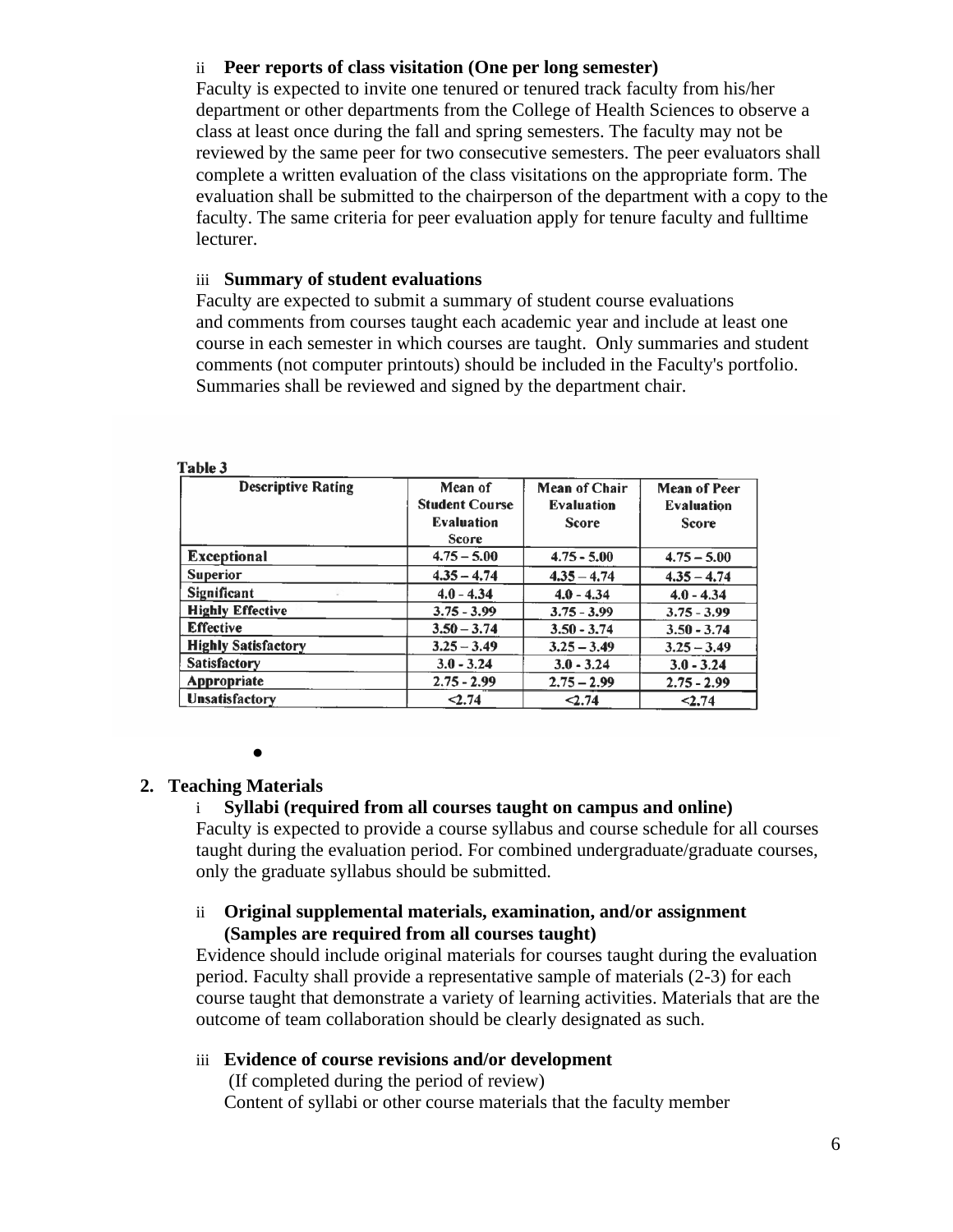revised or developed during the evaluation period should be clearly indicated. The Faculty should indicate what he/she based the revisions on examples not limited to changes in the professional information covered in the course, assessment data, student feedback, or other sources of information).

iv **Teaching Awards** (Relevant only if awarded during the evaluation period)

#### **3. Faculty Development Plan**

The faculty development plan must include goals to improve the teaching effectiveness of the faculty. Faculty development plans may address the accreditation standards of the discipline and should be consistent with the University and program's strategic plan. The plan must be approved at the beginning of the academic year by the department chairperson. Faculty development plan/experiences should:

- 1. Support-teaching assignments and professional development
- 2. Demonstrate attendance at continuing education specific to teaching/learning
- 3. Show evidence of progress toward attaining goals stated at the beginning of the academic year.

Faculty are expected to provide evidence/documentation of activities related to enhancement of knowledge and skills pertaining to effective teaching performance and maintenance of current information and clinical skills in areas of practice related to assigned duties. This evidence must include but is not limited to evidence of progress on goals described in the faculty development plan related to teaching, participation in lectures, professional workshops, academic conferences, institutes and seminars, certification of completion or enrollment in courses related to professional development. The faculty's narrative for teaching should include a description of progress toward meeting the goals on previous faculty development plans.

**4. Evaluation of Clinical Courses or Fieldwork Supervision, if applicable**  Faculty should provide student evaluations of clinical courses or fieldwork supervision conducted during the evaluation period, if applicable.

#### **5. Performance of Other Assigned Primary Duties (Below are few examples of evidence)**

Other primary duties may include: professional and/or pre-professional student advisement, departmental program assessment, fieldwork supervision, fieldwork site development and other assigned duties for which Credit Unit Equivalent (CUE) workload are assigned. Advisement Rosters, Registration schedules, Progress Report, Program Development, Minutes from meetings with clinical instructors/Email communication Documentation of field work supervision.The faculty must provide evidence of CUEs awarded for other primary duties and evidence of performance of these duties. If a faculty member receives CUEs for research or mentoring a student research project, appropriate documentation for these primary duties should be provided in the teaching/primary duties section. Any products resulting from this (such as presentations, publications, etc.) should be reported in the research/creative activities domain.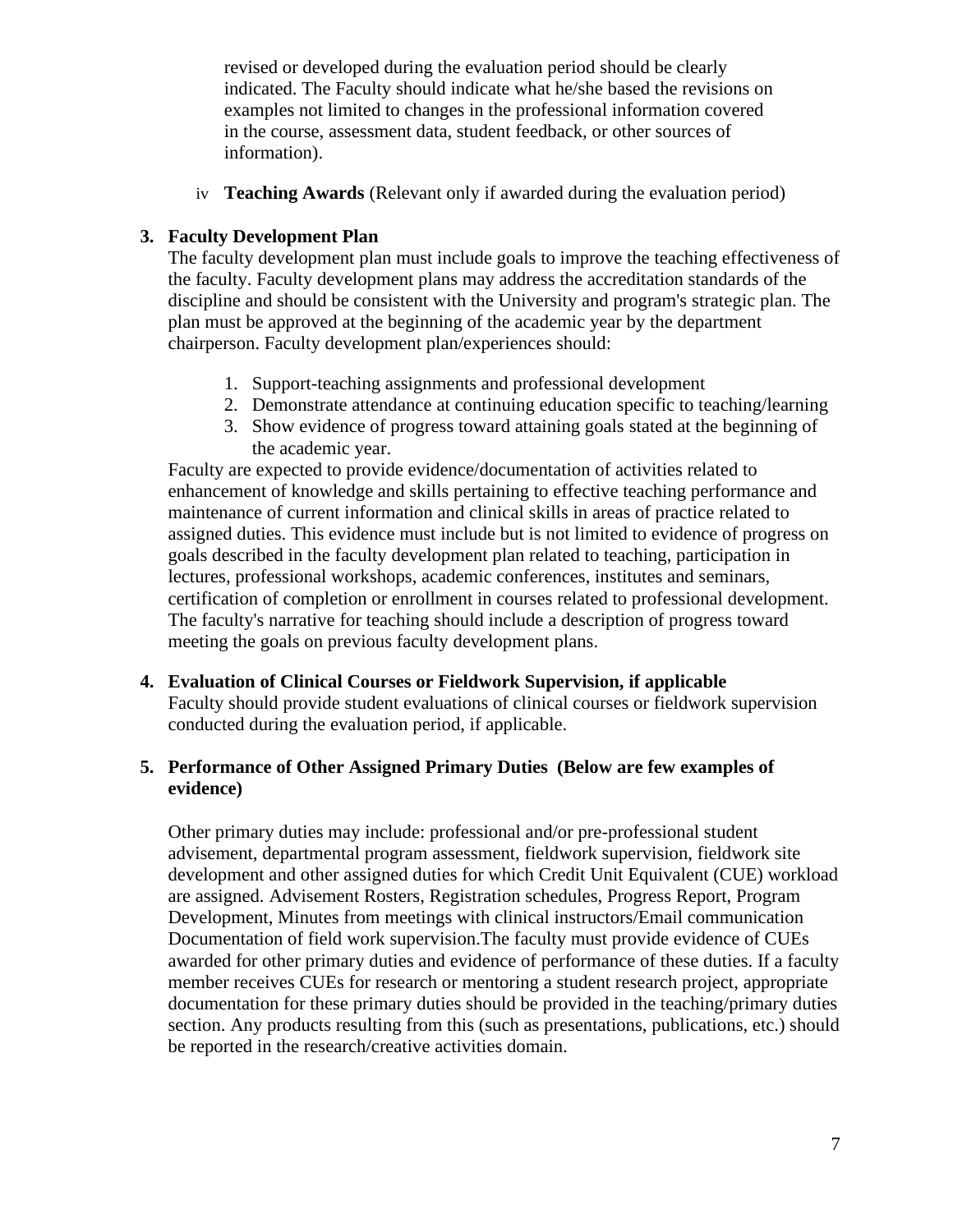Evaluation of the faculty teaching effectiveness is based on a variety of activities as described in details above. The expected activities and corresponding samples of evidence of performance to be included in the portfolio for each activity are presented below:

| <b>Activities</b>                                           | <b>Items</b>                                                                                                                                    | <b>Example(s) of Evidence or Documentation to</b><br><b>Submit in the Portfolio</b>                                                                                                                                                                                                                                                                                                                                                                                                                                                                                                                                                                                                                                                                                                       |
|-------------------------------------------------------------|-------------------------------------------------------------------------------------------------------------------------------------------------|-------------------------------------------------------------------------------------------------------------------------------------------------------------------------------------------------------------------------------------------------------------------------------------------------------------------------------------------------------------------------------------------------------------------------------------------------------------------------------------------------------------------------------------------------------------------------------------------------------------------------------------------------------------------------------------------------------------------------------------------------------------------------------------------|
| <b>Evaluation of Teaching</b><br>Effectiveness              | Chairperson's Evaluation                                                                                                                        | Chair's classroom evaluation form. One per<br>academic year                                                                                                                                                                                                                                                                                                                                                                                                                                                                                                                                                                                                                                                                                                                               |
|                                                             | Peer's Evaluation                                                                                                                               | Two per classroom evaluation forms by tenured<br>or tenured track peers during the fall and spring<br>semesters                                                                                                                                                                                                                                                                                                                                                                                                                                                                                                                                                                                                                                                                           |
|                                                             | <b>Student's Evaluation</b>                                                                                                                     | Summary of the printout from the online<br>student's evaluation in the courses taught.<br>Accuracy of the narrative must be reviewed and<br>endorsed by the chair.                                                                                                                                                                                                                                                                                                                                                                                                                                                                                                                                                                                                                        |
| <b>Teaching Materials</b>                                   | <b>Evidence of Course Revision</b>                                                                                                              | New syllabus highlighted to show information<br>updated                                                                                                                                                                                                                                                                                                                                                                                                                                                                                                                                                                                                                                                                                                                                   |
|                                                             | <b>Supplemental Materials</b>                                                                                                                   | Samples of supplemental developed to foster<br>student learning and demonstrate current<br>knowledge of content.                                                                                                                                                                                                                                                                                                                                                                                                                                                                                                                                                                                                                                                                          |
|                                                             | Development of a New Course                                                                                                                     | Syllabus of the new coursed developed                                                                                                                                                                                                                                                                                                                                                                                                                                                                                                                                                                                                                                                                                                                                                     |
| <b>Teaching Award</b>                                       | <b>Award Recognition</b>                                                                                                                        | Award letter or photograph of the plaque<br>presented.                                                                                                                                                                                                                                                                                                                                                                                                                                                                                                                                                                                                                                                                                                                                    |
| Innovation in Teaching<br>and Use of Advanced<br>Technology | Narrative on strategies adopted<br>to enhance student learning in<br>selected courses taught by the<br>faculty during the evaluation<br>period. | Faculty must submit a write up and samples of<br>evidence in the portfolio on how they use<br>technology and/or current pedagogy methods in<br>the classroom to enhance student learning<br>during the evaluation period. In addition, the<br>faculty must discuss teaching methods used in<br>selected courses and his/her assignment of the<br>effectiveness of the teaching methods<br>(Comparative pre-and-post test data,<br>presentation of the end of course, standardized<br>test results compared to norm (where available)<br>may be used as evidence. Item analysis of<br>exams End of course report tracking and<br>analysis of concepts Virtual Clinical with<br>assessments (Swift River, any clinical tracking<br>tool kits HESI report analysis and course<br>adjustments |

| <b>Activities</b> | ⊥tems | <b>Example(s) of Evidence or Documentation to</b><br><sup>1</sup> Submit in the Portfolio |
|-------------------|-------|-------------------------------------------------------------------------------------------|
|                   |       |                                                                                           |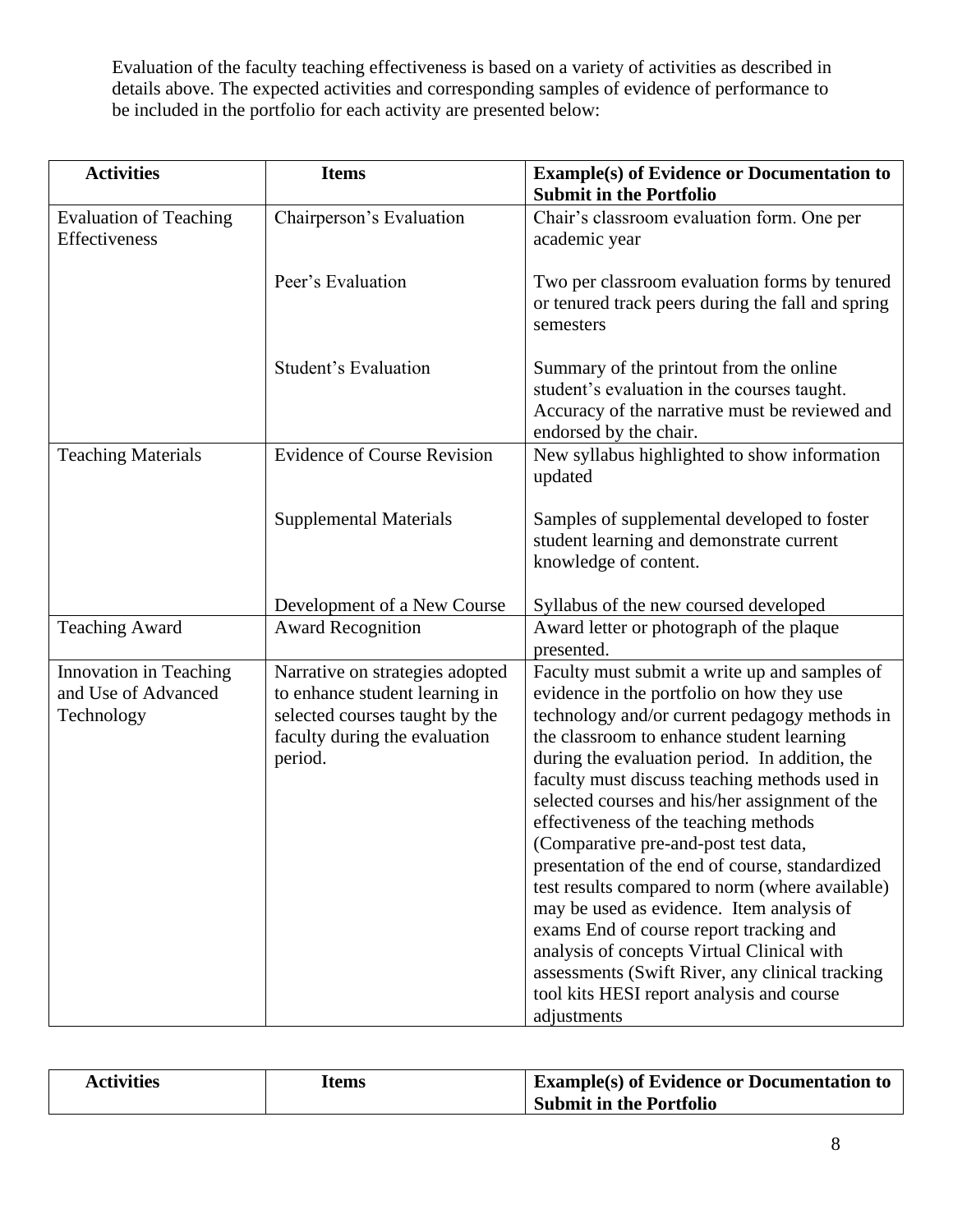| Faculty development          | Develop plan for the academic<br>year              | Approval of the faculty development plan by the<br>department chairperson                                              |
|------------------------------|----------------------------------------------------|------------------------------------------------------------------------------------------------------------------------|
|                              | Acquisition of new knowledge<br>or clinical skills | Continuing Education Units (C.E.Us.) credits,<br>Certificate of attendance of workshops,<br>conferences, and seminars. |
| Academic Advising            | Applicable only to faculty<br>advisors             | Advising logs and roster, correspondence with<br>students                                                              |
| <b>Other Assigned Duties</b> | <b>Field Work Supervision</b>                      | Midterm and Final evaluations of student's<br>clinical experience                                                      |
|                              | <b>Program Evaluation</b>                          | Formative and summative of program during the<br>spring and fall semesters                                             |

## **Methods of Evaluation of Teaching/Primary Duties**

All tenure-track, clinical faculty, research faculty, and lecturers will be evaluated with the same criteria for teaching. The teaching activities considered--Evaluations of Teaching Performance, Teaching Materials, Teaching Awards, Innovation, Faculty Development, Academic Advising and Other Assigned Duties-- have different weightings (score) attached to each as indicated in the table below. The effectiveness of the faculty's performance on the teaching/primary duties activities will be evaluated using the guidelines specified in the table below:

| <b>Score</b> | <b>Activities</b>                                        | <b>Items</b>                | <b>Scoring Guidelines</b>                                                                                                                                                                                                                                                                                                                                                                                                                                                                                                                                                                                                                                                                                                            |
|--------------|----------------------------------------------------------|-----------------------------|--------------------------------------------------------------------------------------------------------------------------------------------------------------------------------------------------------------------------------------------------------------------------------------------------------------------------------------------------------------------------------------------------------------------------------------------------------------------------------------------------------------------------------------------------------------------------------------------------------------------------------------------------------------------------------------------------------------------------------------|
| 7.5          | <b>Evaluation of</b><br>Teaching<br><b>Effectiveness</b> | Chairperson's<br>Evaluation | Chair's classroom evaluation for (2.5 points). Use the 5<br>point Likert scale on the evaluation form for the overall<br>score and divide by 2. During classroom visitation, the<br>chair must evaluate the faculty's command of the subject<br>manner, expertise, use of technology and ability to<br>communicate effectively with students. The remaining .5<br>points will be based on the chair's assessment of the<br>faculty member's overall co-curricular performance<br>taking into consideration their willingness to accept<br>assigned duties, multiple roles and responsibilities in the<br>department, going beyond the call of duty, accessibility<br>and availability to students during the posted office<br>hours. |
| 5            |                                                          | Peer's Evaluation           | Two classroom evaluation forms by tenured or tenured<br>track peers. 2.5. points for each peer evaluator. Peers<br>must comment on faculty's command of subject manner,<br>expertise, use of technology and ability to communicate<br>effectively with students.                                                                                                                                                                                                                                                                                                                                                                                                                                                                     |
| 5            |                                                          | Student's<br>Evaluation     | Summary of the print from the online student's<br>evaluation in the courses taught. Must be viewed and<br>endorsed by the chair.                                                                                                                                                                                                                                                                                                                                                                                                                                                                                                                                                                                                     |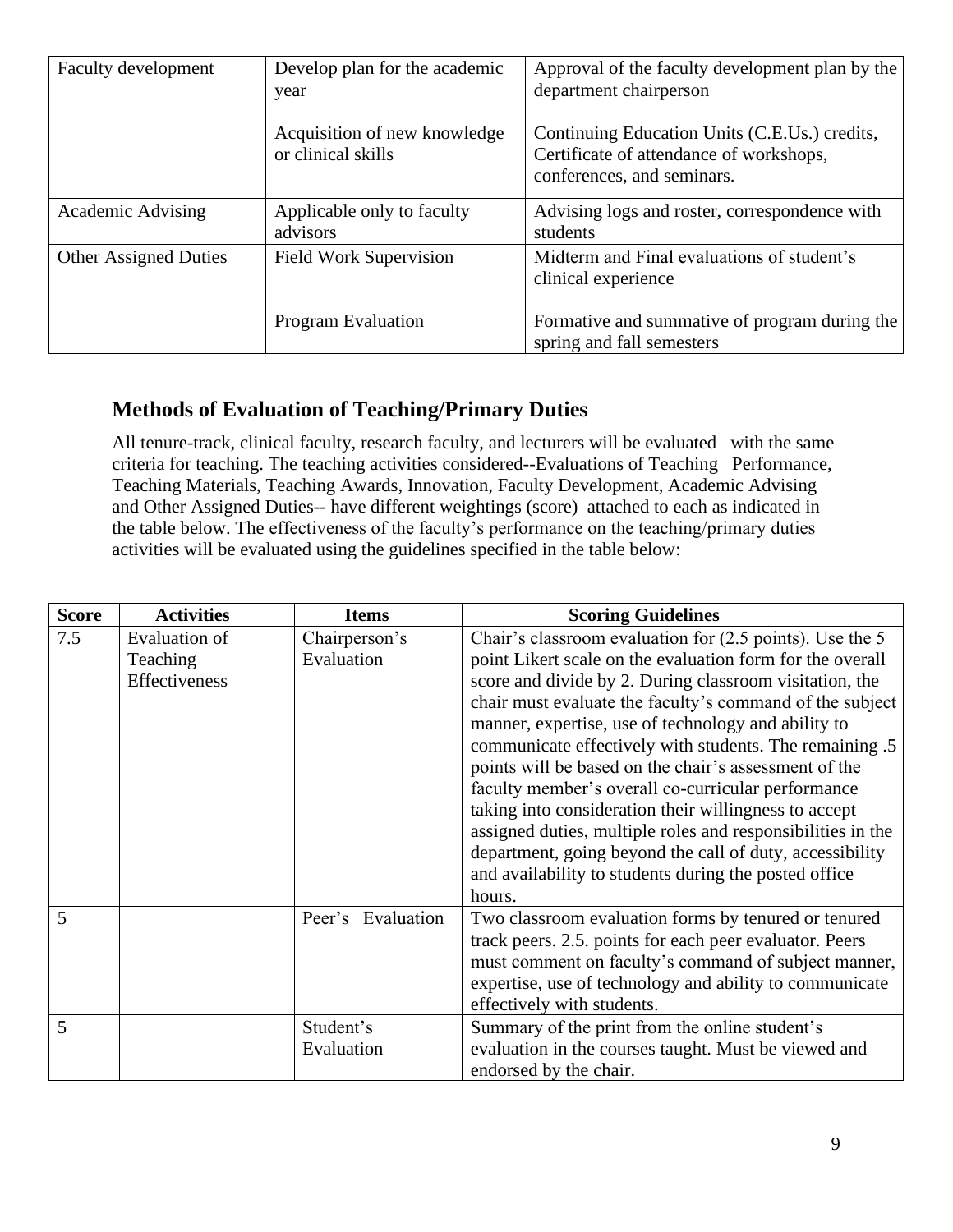| 5<br>5.0       | Teaching<br>Materials                                          | <b>Evidence of Course</b><br>Revision<br>Supplemental<br>Materials                                                  | New syllabus highlighted to show information added<br>Samples of supplemental materials developed to foster<br>student learning<br>Grade the syllabus on a Likert scale from 1 (Poor) to 5                                                                                                                                                                                                                                                                                                                                         |
|----------------|----------------------------------------------------------------|---------------------------------------------------------------------------------------------------------------------|------------------------------------------------------------------------------------------------------------------------------------------------------------------------------------------------------------------------------------------------------------------------------------------------------------------------------------------------------------------------------------------------------------------------------------------------------------------------------------------------------------------------------------|
| 2.0            |                                                                | Development of a<br>New Course                                                                                      | (Excellent) taking into consideration the format (recently<br>approved College format), appropriateness of the<br>learning objectives, course contents, and cited references<br>Development of curriculum materials for existing<br>courses. b. Development of new programs c.<br>Development of revised and/or expanded programs d.<br>Development of a new course e. Development of a<br>Hybrid course f. Development of a Web course g.<br>Design and implement intrastate, interstate, or study<br>abroad student initiatives. |
| 7.5            | Innovation in<br>Teaching and Use of<br>Advanced<br>Technology | Narrative on<br>strategies adopted to<br>enhance student<br>learning in various<br>courses taught by the<br>faculty | Faculty must discuss and include samples of evidence in<br>the portfolio on how they use technology in the<br>classroom to enhance student learning during the<br>evaluation period (3 points). In addition, the faculty<br>must provide examples of teaching methods used and the<br>assessment of student learning outcomes (3 points).<br>Comparative pre-and-post test data or presentation of the<br>end of course standardized test results compared to norm<br>where available (4 points)                                   |
| $\overline{4}$ | <b>Faculty Development</b>                                     | Development plan<br>for the academic<br>year                                                                        | Evaluate faculty development on a Likert scale from 1<br>(Poor) to 5 (Excellent) for completeness, depth and<br>breadth of the plan, support of the University and<br>program strategic plans, ability to identify and address<br>personal areas of academic weakness. Divide Likert<br>scale score by 2 to obtain faculty development plan score                                                                                                                                                                                  |
| 5              |                                                                | Acquisition of<br>knowledge or<br>clinical skills                                                                   | Submission of C.E.U. credits, Certificate of attendance of<br>workshops, conferences, and seminars. 10 contact hours<br>relevant to teaching expertise.                                                                                                                                                                                                                                                                                                                                                                            |
| 1.5            | Academic Advising                                              | Applicable only for<br><b>Faculty Advisors</b>                                                                      | Advising logs or roster, samples of correspondence<br>(including email). Evaluate logs and supporting<br>documents submitted on a Likert scale from 1 (Poor) to 5<br>(Excellent) relative to the assigned CEUs, and quality of<br>the positive feedback provided by students. Divide<br>Likert scale score by 2 to obtain advising score.                                                                                                                                                                                          |
| 2.5            | Other Assigned<br>Duties                                       | Tutoring                                                                                                            | Assistance to students with academic difficulties. Log<br>signed by students.                                                                                                                                                                                                                                                                                                                                                                                                                                                      |
|                |                                                                | Field Work<br>Supervision                                                                                           | Documentation of student's clinical experience.                                                                                                                                                                                                                                                                                                                                                                                                                                                                                    |
|                |                                                                | Program Assessment                                                                                                  |                                                                                                                                                                                                                                                                                                                                                                                                                                                                                                                                    |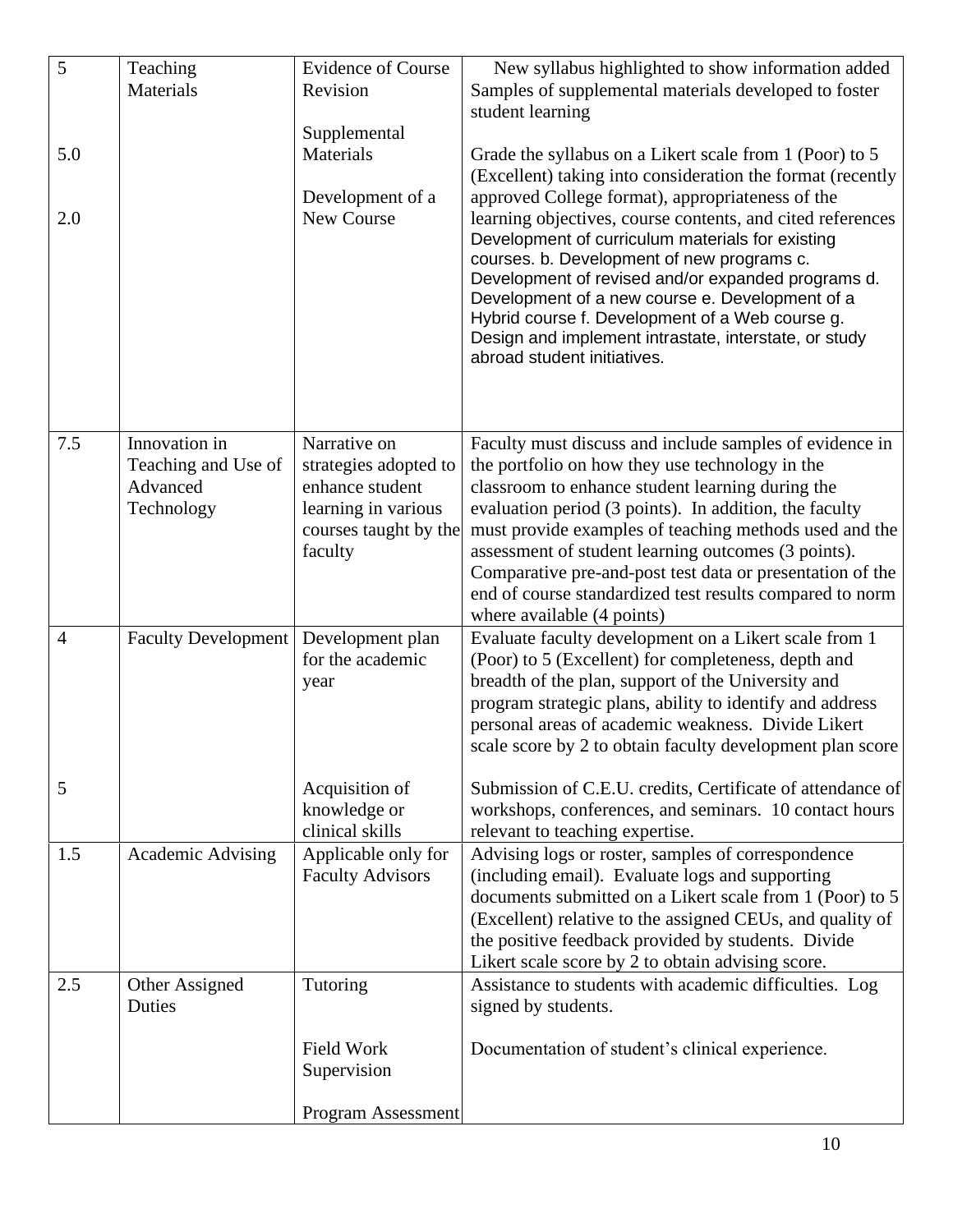|           |                         | Formative and summative of program during the spring<br>and fall semesters. |
|-----------|-------------------------|-----------------------------------------------------------------------------|
|           | <b>Course Directors</b> |                                                                             |
| Total     |                         | *The total maximum possible score for teaching/primary                      |
| $Score =$ |                         | duties is 50.                                                               |
| $50*$     |                         |                                                                             |

### **Teaching/Primary Duties Score and Derivation of Level of Performance**

The faculty's total score will be obtained by summation of the scores obtained for the Evaluations of Teaching Performance, Teaching Materials, Teaching Awards, Innovation, Faculty Development, Academic Advising and Other Assigned Duties sub- scores. The total maximum possible score is 50. Based on the faculty members total teaching/primary duties score, his/her level of performance (range from Satisfactory to Superior) will be ascertained from the table below:

| <b>Level of Performance</b>                                         | <b>Total</b>            |
|---------------------------------------------------------------------|-------------------------|
|                                                                     | <b>Teaching/Primary</b> |
|                                                                     | <b>Duties Score</b>     |
| <b>Satisfactory</b>                                                 | 25-29                   |
| (Necessary for retention in years one and two for tenure track and  |                         |
| clinical and research faculty and lecturers)                        |                         |
| <b>Effective</b>                                                    | 30-34                   |
| (Necessary for retention in year three and for annual reappointment |                         |
| for clinical/research faculty in year 6 and beyond)                 |                         |
| <b>Highly Effective</b>                                             | 35-39                   |
| (Necessary for retention in year four for tenure track and clinical |                         |
| faculty and for extended contract for lecturers, promotion to       |                         |
| assistant professor, or maintaining 3-year appointment for clinical |                         |
| faculty)                                                            |                         |
| <b>Significant</b>                                                  | $40 - 44$               |
| (Necessary for retention in year 5 for tenure track and clinical    |                         |
| faculty)                                                            |                         |
| <b>Superior</b>                                                     | $45 - 50$               |
| (Necessary for tenure or eligibility for 3-year appointment for     |                         |
| clinical faculty)                                                   |                         |

## **C. RESEARCH/CREATIVE ACTIVITIES**

 **Applies to Unit A** -Tenured, **Tenure Track and** Clinical and Research **Faculty**

## **1. CATEGORIES OF MATERIALS AND ACTIVITIES**

Performance in the research/creative activities domain is evaluated at Category levels I and II and must be based on research work substantially done or completed at Chicago State University. Category II is judged to be more rigorous than Category 1. The expected activities and corresponding samples of evidence of performance for each activity are presented below: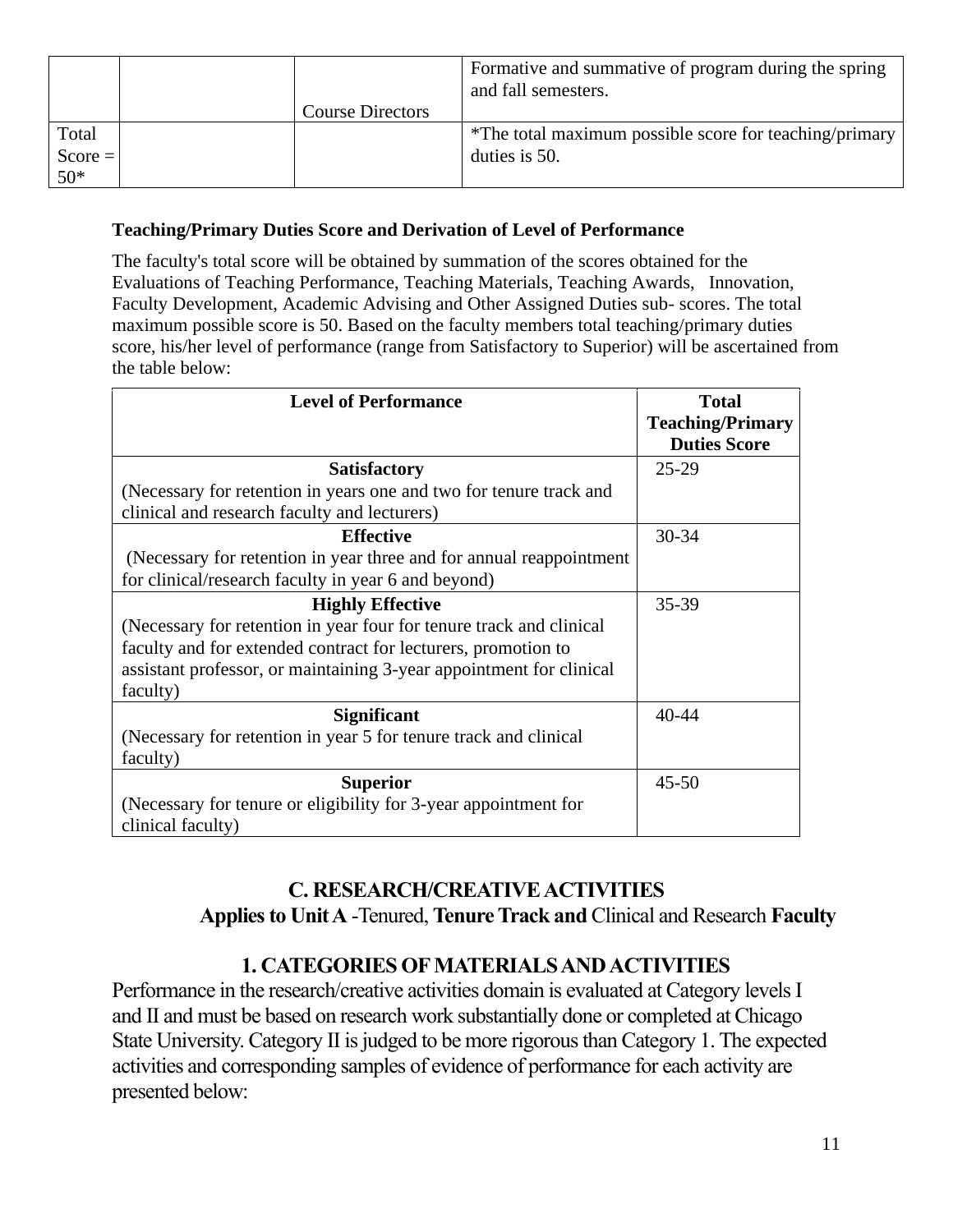Category I (Lower Level of Performance)

|                | <b>Activities</b> | Items                                                                                                      | Example(s) of Evidence or Documentation to<br>Submit in the Portfolio                                                                                                    |
|----------------|-------------------|------------------------------------------------------------------------------------------------------------|--------------------------------------------------------------------------------------------------------------------------------------------------------------------------|
| 1              | Presentation      | Non-peer reviewed<br>professional conference                                                               | Letter of acceptance from the professional<br>organization or a copy of the conference<br>program.                                                                       |
|                |                   | Coordination and<br>presenting at clinical<br>specialty interest group                                     | Letter of acceptance from the professional<br>organization or a copy of the conference<br>program                                                                        |
| $\overline{2}$ | Publications      | Publication of article in a<br>non- peer reviewed journal.                                                 | Copy of the publication from the periodical                                                                                                                              |
|                |                   | Submission of manuscript<br>in a peer reviewed journal                                                     | Letter of acknowledgement of manuscript from<br>the journal editor                                                                                                       |
| 3              | Research          | Research in progress                                                                                       | Copy of the research proposal (purpose,<br>methodology, timeline for implementation) and<br><b>IRB</b> approval                                                          |
|                |                   | Mentorship of a student                                                                                    | Cover and signature page of the student<br>capstone.                                                                                                                     |
|                |                   | Capstone project outside<br>the department                                                                 | Project. Chairing of capstone project within the<br>department                                                                                                           |
|                |                   | Critical review of the<br>literature in an area of<br>interest                                             | Copy of the literature review.                                                                                                                                           |
|                |                   | Co-Pi a multicenter clinical<br>trial research.<br>Research participant                                    | Letter of invitation to participate in the research.                                                                                                                     |
|                |                   |                                                                                                            | Letter/communication from the Project lead.                                                                                                                              |
| 4              | Grants            | Intramural grant award                                                                                     | Letter of award. Travel grant not considered0                                                                                                                            |
|                |                   | Submission of a<br>competitive external grant<br>for funding                                               | Letter of acknowledgement from the external<br>grant agency, Institute or foundation                                                                                     |
|                | Others            | Nomination on a national<br>or regional committee to<br>develop policies/guidelines<br>for the profession. | Letter of nomination from the professional<br>organization. It is expected that faculty name<br>will be listed on the publication that will emerge<br>from this project. |
|                |                   | Advance training or course<br>work in a University or                                                      | Letter from the partnering University or Institute                                                                                                                       |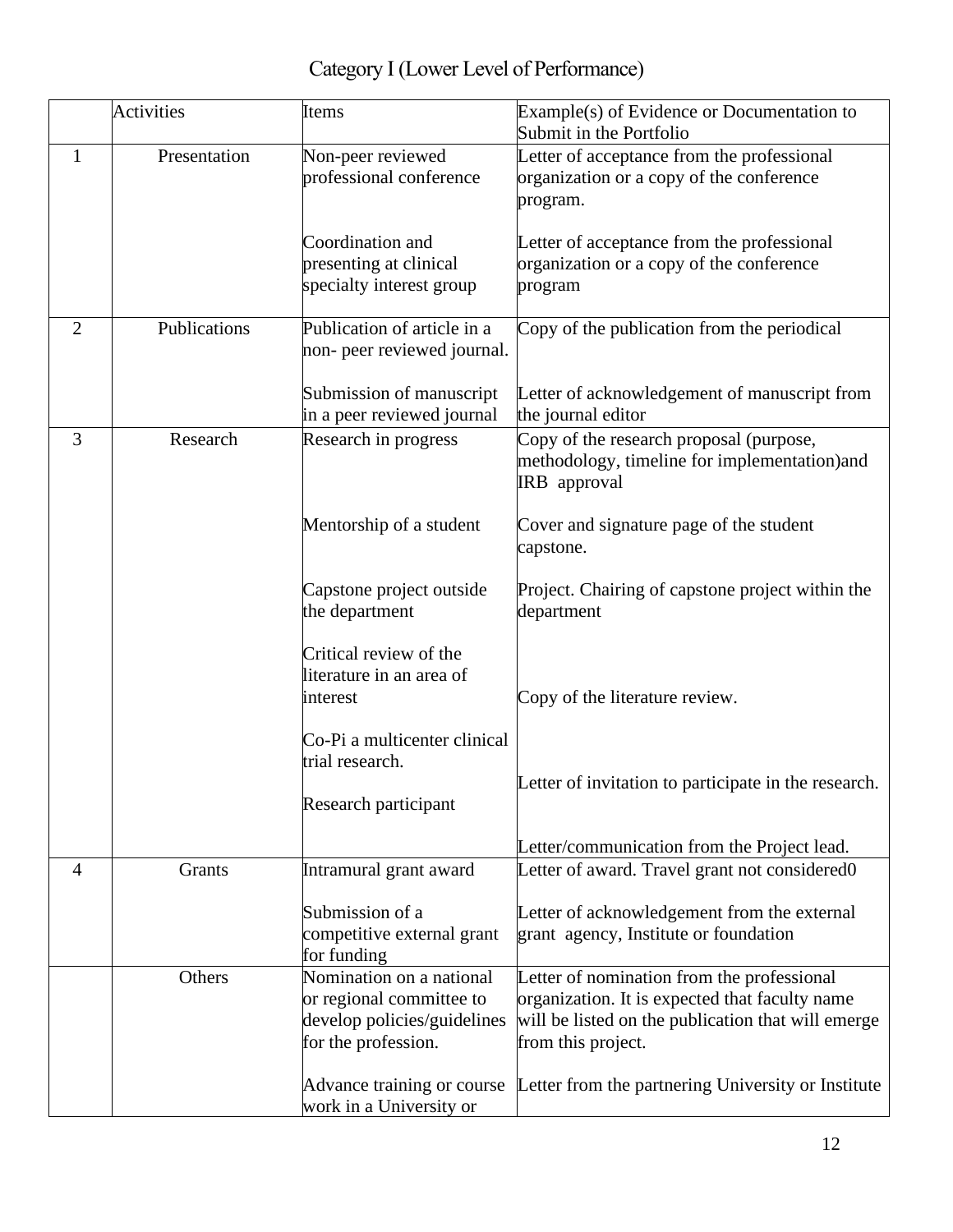| Institute aimed at<br>enhancing<br>research/clinical skills                  |                                      |
|------------------------------------------------------------------------------|--------------------------------------|
| Course work towards<br>Board specialty<br>certification or<br>credentialing. | Copy of payment towards course work. |
| Membership to Journals,<br>organization etc. like STTI                       | Proof of Membership                  |
| <b>Editorial Board member</b>                                                | Letter from the Board                |

## **Category II (Higher Level of Performance)**

|                | <b>Activities</b> | <b>Items</b>                                                                                      | <b>Example(s) of Evidence or</b><br><b>Documentation to Submit in the</b><br><b>Portfolio</b>                           |
|----------------|-------------------|---------------------------------------------------------------------------------------------------|-------------------------------------------------------------------------------------------------------------------------|
| $\mathbf{1}$   | Presentation      | Presentation at a peer reviewed national<br>conference                                            | Letter of acceptance from the<br>professional organization or a copy of<br>the conference program                       |
|                |                   | Keynote speaker or presenter at a national<br>lecture series                                      | Invitation letter to present at the lecture<br>series                                                                   |
|                |                   | Presentation of workshop at a national<br>conference                                              | Letter of acceptance from the professional<br>organization or a copy of the conference<br>program                       |
| $\overline{2}$ | Publications      | Author or co-author of a book or chapter of Contract letter from a reputable publishing<br>a book | house. Books published by "vanity press"<br>is not acceptable                                                           |
|                |                   | Author or co-author of manuscript in<br>peer reviewed journal                                     | Letter of acceptance from the journal<br>editor. Manuscript cannot be counted<br>again when it is published or in print |
|                |                   | Author or co-author of an assessment<br>tool with reputable publisher                             | Contract letter from a reputable firm<br>publishing the assessment tool                                                 |
|                |                   | Creation of a learning tool (i.e., games,<br>computer programs, or videotapes)                    | Contract letter from a reputable firm<br>publish the learning tool                                                      |
|                |                   | Editor or co-Editor of a clinical specialty<br>compendium or monograph                            | Contract letter from a reputable firm or<br>professional organization publishing the<br>compendium or monograph         |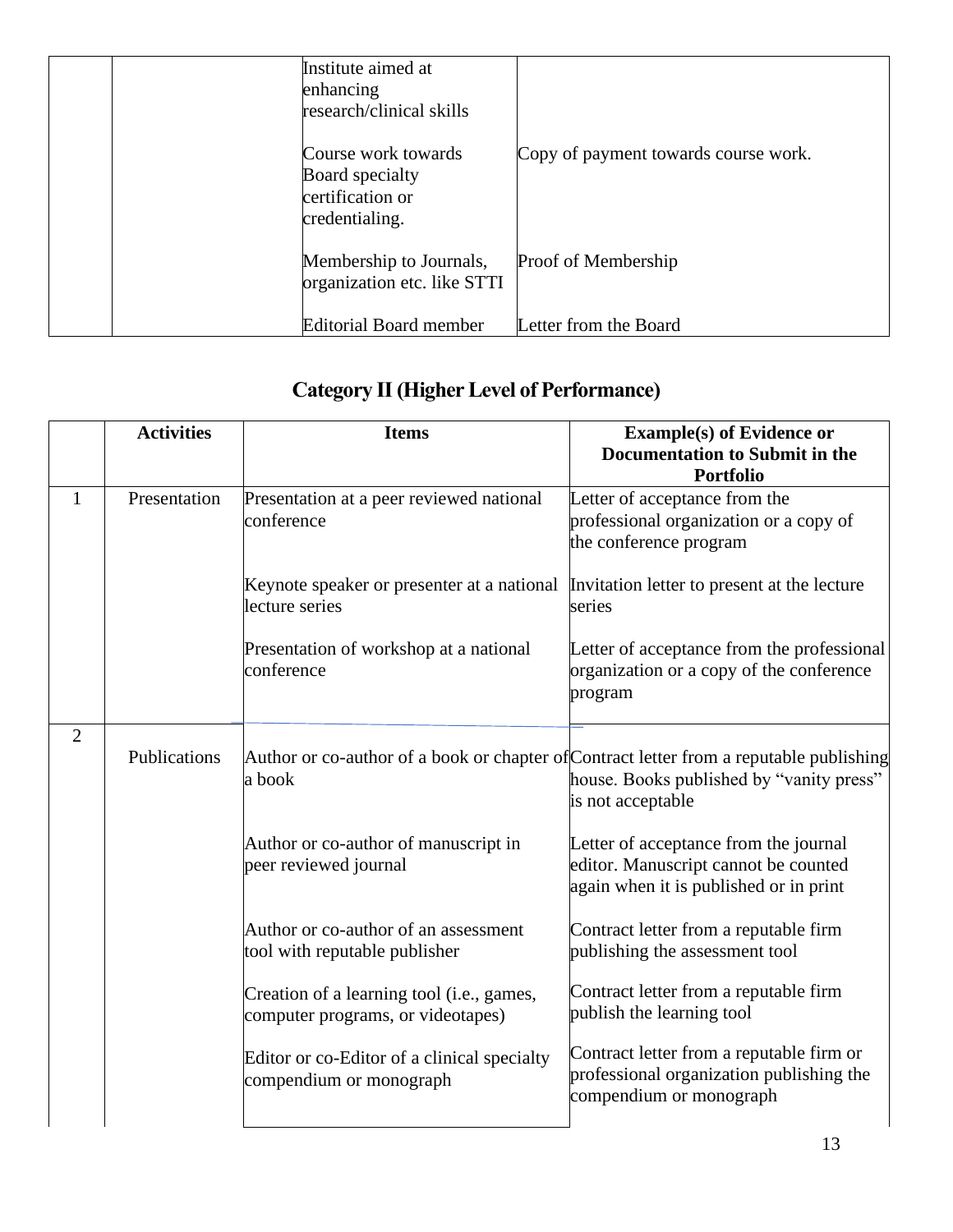|   |                                                                                  | Copyright or patent of a instrument/tool                                                       | Certified copy of the copyright or patent<br>certificate issued by the federal<br>government |
|---|----------------------------------------------------------------------------------|------------------------------------------------------------------------------------------------|----------------------------------------------------------------------------------------------|
| 3 | Submission of a competitive external<br>Grants<br>grant with funding level score |                                                                                                | Letter from the funding agency,<br>Institute or Foundation including the<br>reviewer's score |
|   |                                                                                  | Award of a competitive external                                                                | Letter of award from the funding agency,<br>Institute or Foundation.                         |
| 4 | Others                                                                           | Fellowship award in recognition of<br>scholarly contribution to the professional<br>literature | Certificate of the fellowship award                                                          |
|   |                                                                                  | Completion of a Board specialty<br>credentialing                                               | Certificate of Board credentialing                                                           |

## **METHODS OF EVALUATION OF RESEARCH AND CREATIVE ACTIVITIES**

All tenured, tenure-track, clinical and research faculty will be evaluated in the research/creative activity domain. The research performance for tenure track and clinical/research faculty at the end of each year will be evaluated using the following key performance metrics:

| $\mathbf{1}$   | Appropriate<br>(Year 1)            | Articulation of research agenda with<br>documentation and timeline of<br>implementation                                            | Articulation of research agenda with<br>documentation and timeline of<br>Implementation                  |
|----------------|------------------------------------|------------------------------------------------------------------------------------------------------------------------------------|----------------------------------------------------------------------------------------------------------|
| $\overline{2}$ | Satisfactory<br>(Year 2)           | One item from Category I                                                                                                           | Articulation of research agenda with<br>documentation and timeline of<br>implementation and IRB approval |
| 3              | Highly<br>Satisfactory<br>(Year 3) | One item from Category I and one<br>from Category II                                                                               | One item from Category I                                                                                 |
| $\overline{4}$ | Effective<br>(Year 4)              | Must have at least one publication or<br>Grant from Category I or II.<br>Cumulative                                                | Two items from Category I                                                                                |
| 5              | Highly<br>Effective<br>(Year 5)    | Cumulatively must have at least two<br>publications or grants (or<br>combination) from Category I or II<br>since employment at CSU | Two items from Category I and one<br>item from Category II                                               |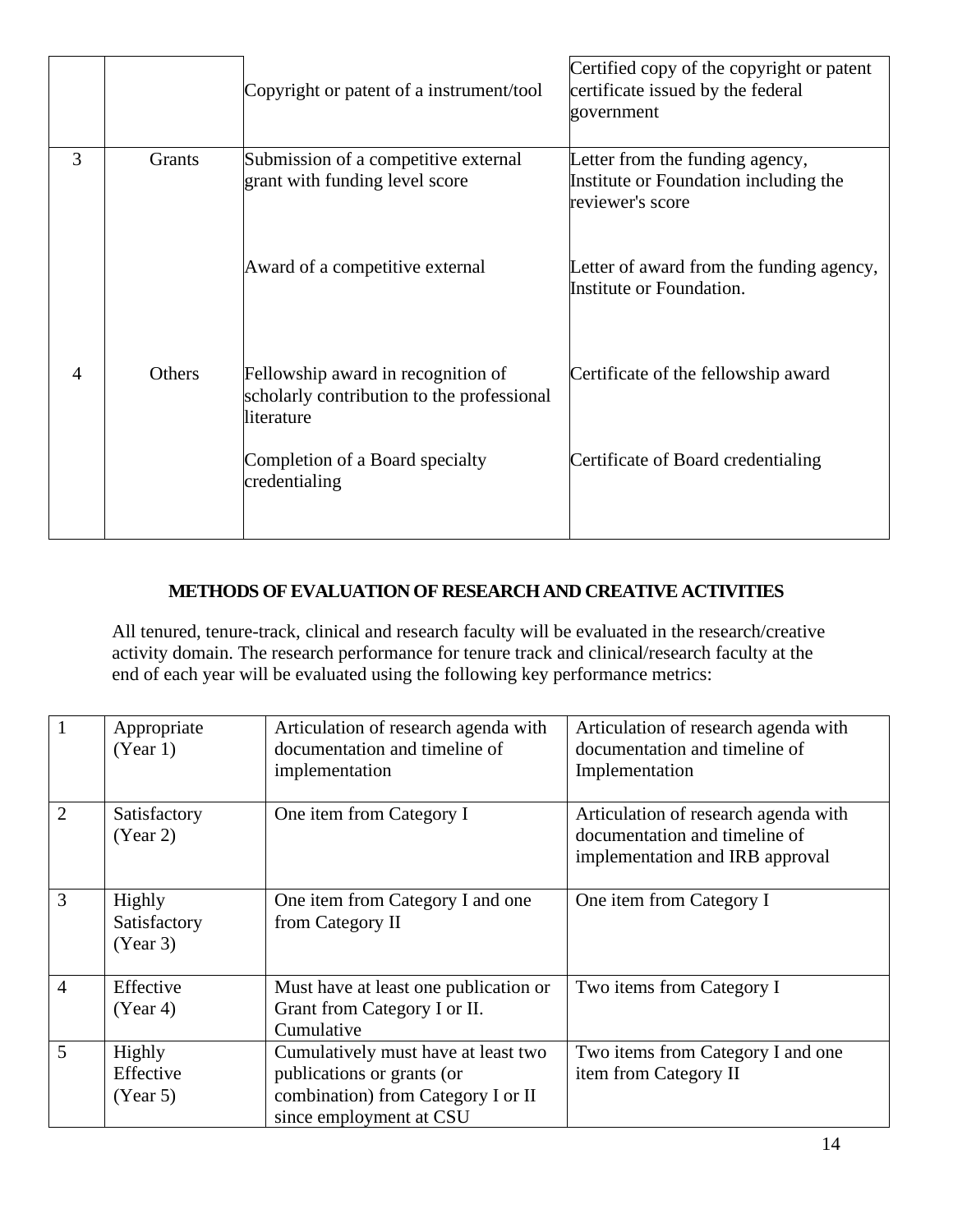| Significant | Cumulatively must have at least three | Must have at least one publication or |
|-------------|---------------------------------------|---------------------------------------|
| (Tenure and | publications or (or combination) from | grant from Category I or II           |
| Promotion)  | Category I or II since employment at  |                                       |
|             | <b>CSU</b>                            |                                       |
| Superior    | Cumulatively must have at least five  | Cumulatively must have at least two   |
|             | publications or grants or             | publications or grants in any         |
|             | combinations from Category I and /or  | combinations from Category I and /or  |
|             | Category II.                          | Category II.                          |

#### **Relative Importance**

For tenured, tenure track, clinical and research faculty, research/creative activities are considered of secondary importance to teaching/primary duties. Research/creative activities and service are considered of equal importance. A research and creative activity that involves student participation is highly encouraged. Funded external grants and publications are considered of equal importance. All tenured, tenure-track and clinical/research faculty will be evaluated in the research/creative activities domain.

#### **SERVICE**

### **D. Applies to Unit A – Tenured**,

#### **Tenure Track, Clinical and Research Faculty**

Service to the institution, profession or community is an important element of professional development. Service to the profession and community positively influences teaching/primary duties and research/creative activities. Any activity in which the faculty member receives payment, stipend or part of assigned workload will not be counted as service. Performance in the service domain is evaluated at five levels and at two broad categories of importance. The expected activities at each level and relevant example of each active are presented below

#### **Category I (Lower Level Performance)**

#### **a. Department Level**

|                | <b>Activity</b>                                                                         | <b>Example(s) of Evidence and</b><br>Documentation to Submit in the Portfolio                        |
|----------------|-----------------------------------------------------------------------------------------|------------------------------------------------------------------------------------------------------|
| 1              | Service on Standing or Ad-hoc K<br>committe(s)                                          | Letter from the Committee chair(s)<br>confirming active participation, attendance<br>record and role |
| 2              | Seminar or presentation of faculty and/or<br>workshop to enhance student<br>development | Letter from the department chair confirming<br>role and Power Point presentation slides              |
| 3              | Guest lecturer in peer classes                                                          | Letter from the peer faculty confirming<br>participation and Power Point presentation<br>slides      |
| $\overline{4}$ | Mentorship of a junior faculty or student                                               | Meeting log signed by the mentor and mentee<br>including dates and activities at each sessions       |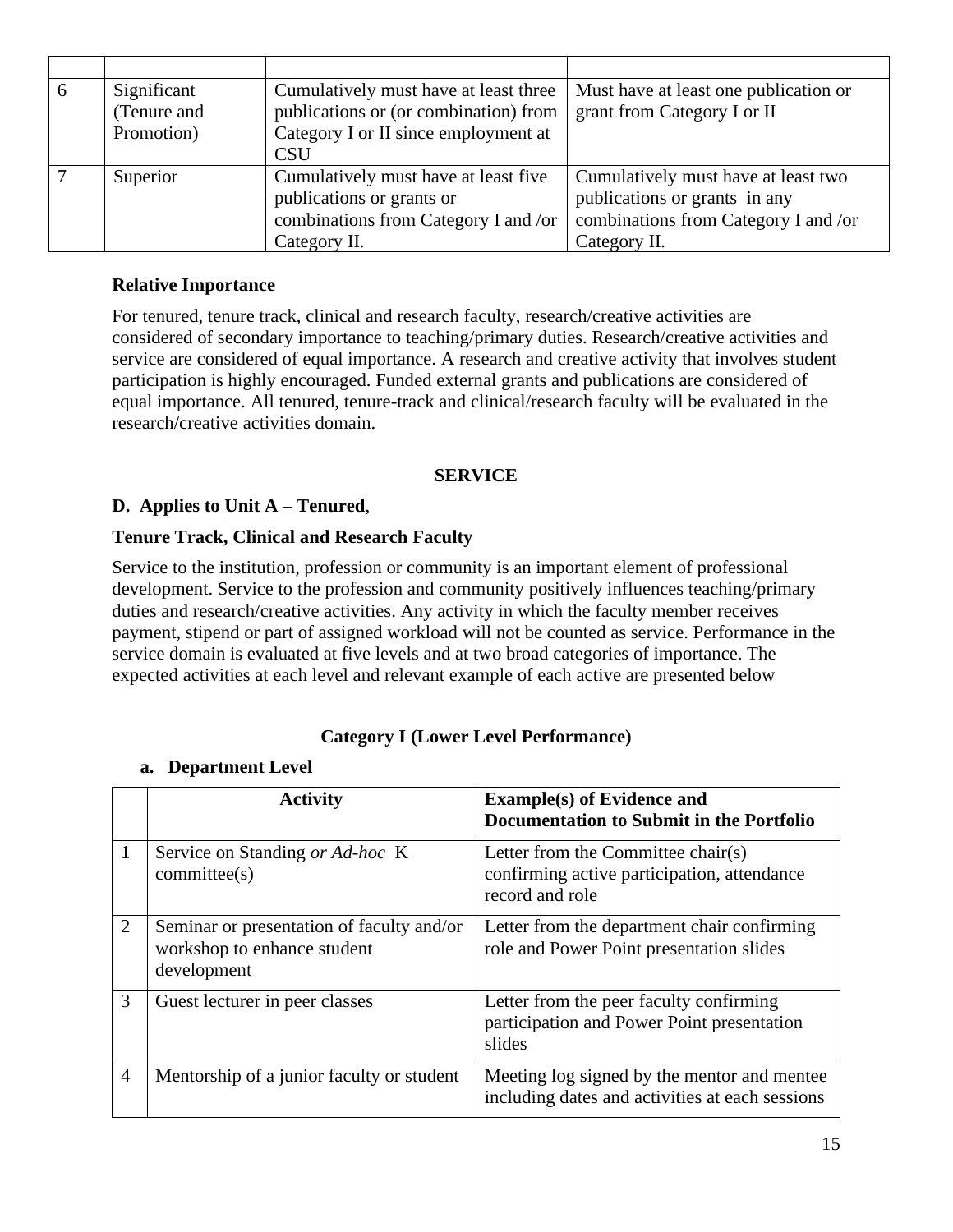| Reader of a capstone project within the<br>Letter from the capstone project faculty<br>mentor and signature page of the capstone<br>department<br>project |  |
|-----------------------------------------------------------------------------------------------------------------------------------------------------------|--|
|-----------------------------------------------------------------------------------------------------------------------------------------------------------|--|

#### **b. College Level**

|                | <b>Activity</b>                                                                                           | <b>Example(s) of Evidence and</b><br>Documentation to Submit in the Portfolio                                                                                        |
|----------------|-----------------------------------------------------------------------------------------------------------|----------------------------------------------------------------------------------------------------------------------------------------------------------------------|
| $\mathbf{1}$   | Service on College Standing or Ad-hoc<br>committee or recruitment activities                              | Letter from the Committee chair(s)<br>confirming active participation, attendance<br>record and roles                                                                |
| $\overline{2}$ | Guest lecturer/invited speaker at another<br>department within the College                                | Letter from the peer faculty confirming<br>participation and Power-Point presentation<br>slides                                                                      |
| 3              | Member of a capstone project committee<br>outside the department                                          | Letter from the capstone project faculty<br>mentor and signature page of the capstone<br>project                                                                     |
|                | <b>University Level</b><br>$c_{\bullet}$                                                                  |                                                                                                                                                                      |
|                | <b>Activity</b>                                                                                           | <b>Example(s) of Evidence and Documentation to</b><br><b>Submit in the Portfolio</b>                                                                                 |
| $\mathbf{1}$   | Guest lecturer or invited speaker for a<br>Department outside of the College and<br>within the University | Letter from the peer faculty confirming participation<br>and Power Point presentation slides                                                                         |
| $\overline{2}$ | Committee                                                                                                 | Service on a University Standing or <i>Ad-hoc</i> Letter from the Committee chair(s confirming active<br>participation, attendance record and roles                  |
| 3              | in recruitment activities for the University                                                              | Faculty supervision of students participating Letter from the organization/agency confirming roles<br>and outcome of the service learning or recruitment<br>activity |

#### **d. Professional**

|                | <b>Activity</b>                          | <b>Example(s) of Evidence and Documentation to</b><br><b>Submit in the Portfolio</b> |
|----------------|------------------------------------------|--------------------------------------------------------------------------------------|
| 1.             | Advisory Board member for local, state,  | Letter from the organization confirming active                                       |
|                | or national professional organization    | participation, attendance record and roles                                           |
| 2.             | Service to a local or state professional | Letter from the organization confirming roles and                                    |
|                | organization or agency                   | outcome of the service                                                               |
| $\overline{3}$ | Invited speaker for a professional       | Letter from the organization/institution/agency                                      |
|                | organization, institution or agency      | confirming roles and outcome of the service                                          |
| $\overline{4}$ | Award for service from a local or state  | Letter from the organization/agency confirming                                       |
|                | professional organization or agency      | service award recognition                                                            |
|                | Book reviewer for a reputable publisher  | Letter from the book publisher                                                       |

## **e. Community**

|  | <b>Activity</b> | <b>Example(s) of Evidence and Documentation to</b> |
|--|-----------------|----------------------------------------------------|
|  |                 | <b>Submit in the Portfolio</b>                     |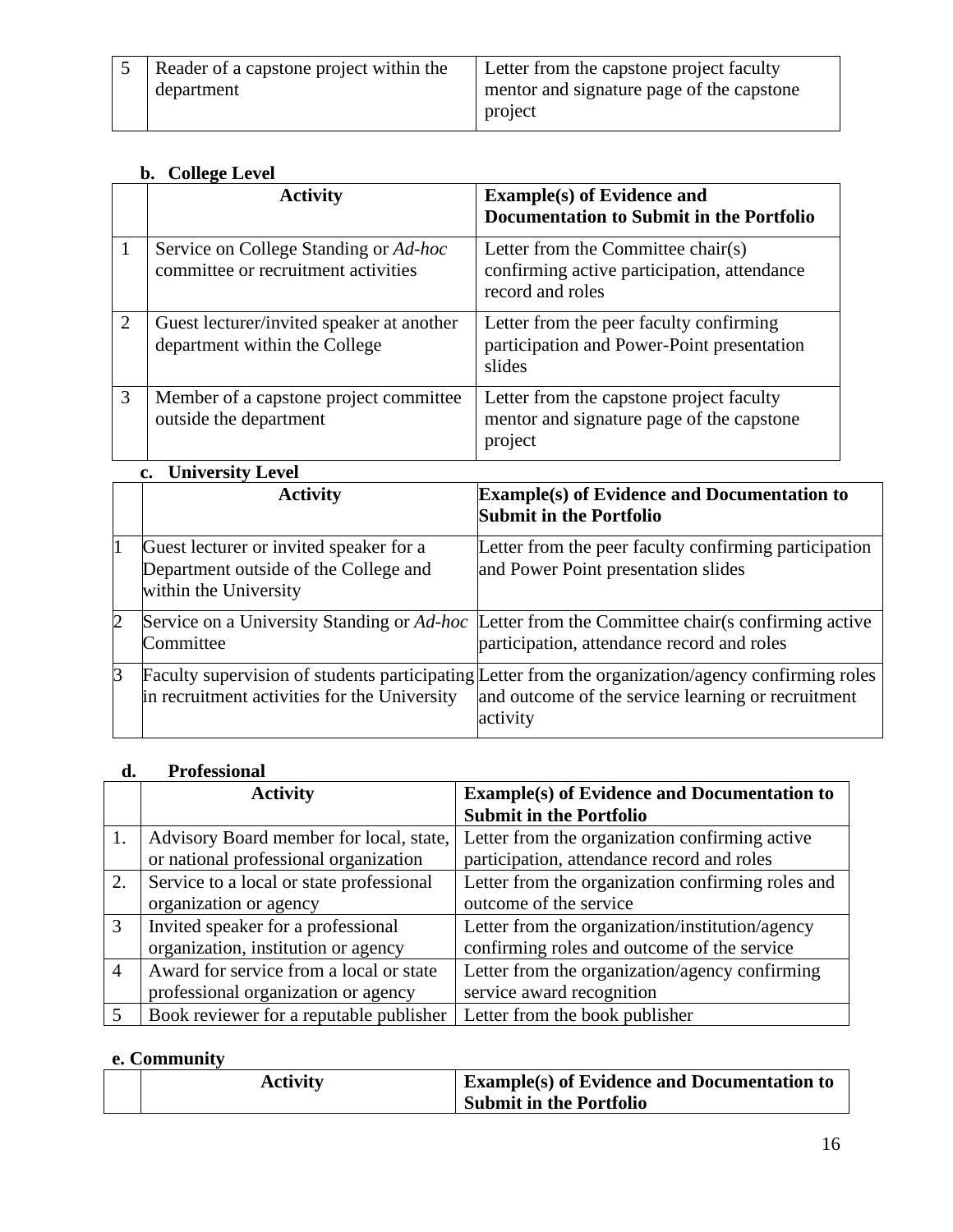|   | Member of a Community Advisory            | Letter from the organization confirming active     |
|---|-------------------------------------------|----------------------------------------------------|
|   | Board related to health or education      | participation, attendance record and roles         |
|   | Guest lecturer/speaker related to topics  | Letter from the organization confirming invitation |
|   | of health or education for community      | and Power Point presentation slides/speech to the  |
|   | organization or agencies                  | organization or agencies                           |
| 3 | Faculty supervision of students           | Letter from the community organization             |
|   | participating in service learning related | confirming participation and outcome of the event  |
|   | to health or education within the         |                                                    |
|   | community                                 |                                                    |

## **Category II (Higher Level of Performance**)

## **a. Department**

|                | <b>Activity</b>                         | <b>Example(s) of Evidence and Documentation to</b> |
|----------------|-----------------------------------------|----------------------------------------------------|
|                |                                         | <b>Submit in the Portfolio</b>                     |
|                | Recording secretary of the department   | Letter from the Chair of the department            |
|                | meeting minutes for at least a semester | confirming the role of recording secretary and     |
|                |                                         | term in office                                     |
| $\overline{2}$ | Administrative duty/project assigned    | Letter from the department Chair confirming duty   |
|                | by the department Chair                 | or project assigned and successful completion      |
| 3              | Leadership of a Standing or Ad-hoc      | Letter from the Chair confirming leadership role   |
|                | Committee                               | and committee                                      |

## **b. College**

| <b>Activity</b>                                                                              | <b>Example(s) of Evidence and Documentation to</b><br><b>Submit in the Portfolio</b>         |
|----------------------------------------------------------------------------------------------|----------------------------------------------------------------------------------------------|
| Recognition by College for service-<br>centered activity/project                             | Letter from the dean confirming service<br>recognition                                       |
| Leadership in a College Standing or<br><b>Ad-hoc Committee</b>                               | Letter from the peer faculty confirming<br>participation and Power-Point presentation slides |
| Administrative duty/project assigned<br>by the dean to advance the College<br>strategic plan | Letter from the dean confirming duty or project<br>assigned and successful completion        |

## **c. University**

|    | <b>Activity</b>                                            | <b>Example(s) of Evidence and Documentation to</b><br><b>Submit in the Portfolio</b> |
|----|------------------------------------------------------------|--------------------------------------------------------------------------------------|
| 1. | Recognition by the University for                          | Letter from the University Committee chair,                                          |
|    | specific service-centered<br>activity/project              | Provost/President confirming service project                                         |
| 2  | Leadership on a University Standing<br>or Ad-hoc Committee | Letter from the Provost/President confirming<br>Leadership appointment               |
| 3  | Leadership on a University Standing<br>or Ad-hoc Committee | Letter from the Provost/President confirming<br>leadership appointment               |

## **d. Professional**

|  | <b>Activity</b> | <b>Example(s) of Evidence and Documentation to</b><br><b>Submit in the Portfolio</b> |
|--|-----------------|--------------------------------------------------------------------------------------|
|--|-----------------|--------------------------------------------------------------------------------------|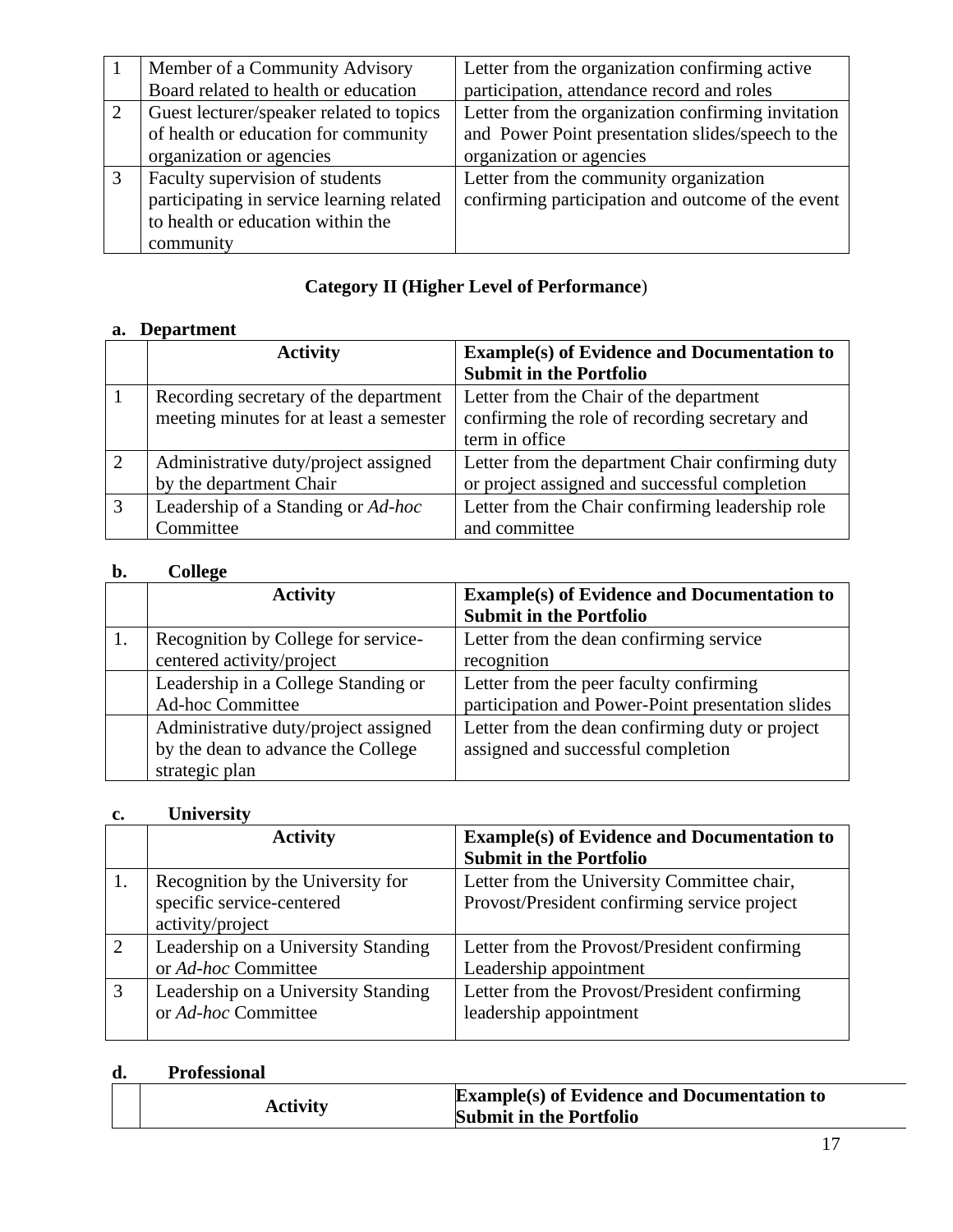| 1              | Service to a national professional<br>organization                                         | Letter and minutes from the organization confirming<br>duration of service and roles                        |
|----------------|--------------------------------------------------------------------------------------------|-------------------------------------------------------------------------------------------------------------|
| $\overline{2}$ | Service award from a local, state or<br>national professional organization or<br>agency    | Letter from the organization confirming service award                                                       |
| $\beta$        | Leadership within a local, state or<br>national professional organization or<br>agency     | Letter from the organization/institution/agency confirming<br>leadership roles                              |
| $\overline{A}$ | External grant reviewer or manuscript<br>reviewer for a peer referred journal              | Letter from the external agency or journal editor<br>confirming appointment as a reviewer                   |
| 5              | Item writing for a national/state<br>certificate/licensure examination                     | Letter from the organization confirming appointment and<br>no payment                                       |
| 6              | Member of a professional organization<br>accreditation team                                | Letter from the organization confirming appointment and<br>terms                                            |
| 7              | Examiner on a thesis /dissertation<br>committee outside the department and<br>universities | Letter from the chair of the thesis/dissertation committee<br>and signature page of the thesis/dissertation |

| <b>Example(s) of Evidence and Documentation to Submit</b><br><b>Activity</b> |                                                                                       |  |
|------------------------------------------------------------------------------|---------------------------------------------------------------------------------------|--|
|                                                                              | in the Portfolio                                                                      |  |
|                                                                              | Leadership in a community organization Letter from the organization confirming active |  |
| or agency related to health or education                                     | participation, attendance record and roles                                            |  |
| A ward for consistent and impactful                                          | Letter from the organization confirming recognition and                               |  |
| community service related to health or                                       | description of the impact of the service roles                                        |  |
| education                                                                    |                                                                                       |  |

#### **e. Community**

| <b>Activity</b>                          | <b>Example(s) of Evidence and Documentation to Submit</b><br>in the Portfolio |  |
|------------------------------------------|-------------------------------------------------------------------------------|--|
|                                          |                                                                               |  |
| Leadership in a community                | Letter from the organization confirming active                                |  |
| organization or agency related to health | participation, attendance record and roles                                    |  |
| or education                             |                                                                               |  |
| Award for consistent and impactful       | Letter from the organization confirming recognition and                       |  |
| community service related to health or   | description of the impact of the service roles                                |  |
| education                                |                                                                               |  |

## **METHODS OF EVALUATION OF SERVICE**

All tenured, tenure-track and clinical faculty will be evaluated in the service domain. Research faculty has an option to evaluated in the service or teaching domain. The service performance effectiveness for tenure track and clinical/research faculty at the end of each year will be evaluated using the following key performance metrics:

| <b>Performance</b> | <b>Tenure Track Key Performance</b>   | <b>Clinical/Research Faculty Key</b>    |
|--------------------|---------------------------------------|-----------------------------------------|
| <b>Descriptor</b>  | <b>Metrics</b>                        | <b>Performance Metrics</b>              |
| Appropriate        | Two activities from Category I within | Two activities from Category I within   |
| (Year1)            | the department (a)                    | the department (a)                      |
| Satisfactory       | Two activities from Category I within | Three activities from Category I within |
| (Year2)            | the department (a) and one item from  | the department (a) and two items from   |
|                    | Category I from any level (b-e)       | Category I from any level (b-e)         |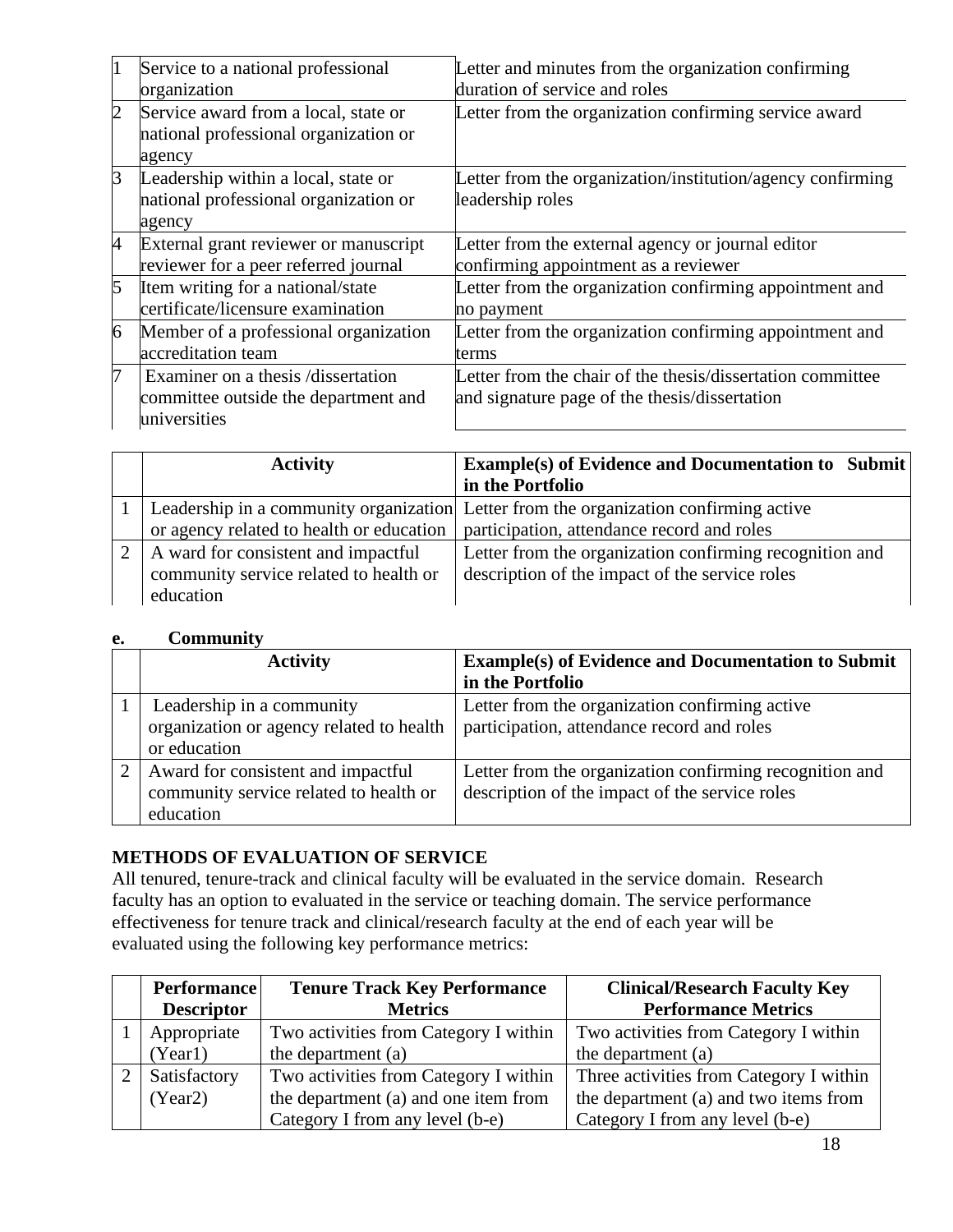| 3              | Highly       | Three activities from Category I within | Three activities from Category I within |
|----------------|--------------|-----------------------------------------|-----------------------------------------|
|                | Satisfactory | the department (a) and two activities   | the department (a) and three activities |
|                | (Year 3)     | from Category I from any level (b-e)    | from Category 1 from any level (b-e)    |
| $\overline{4}$ | Effective    | Three activities from Category I within | Three activities from Category I within |
|                | (Year 4)     | the department (a) and three activities | the department (a) and two activities   |
|                |              | from Category I from any level (b-e)    | from Category II from any level (a-e)   |
| 5              | Highly       | Three activities from Category I and    | Three activities from Category I and    |
|                | Effective    | one activity from Category II from any  | three activities from Category II from  |
|                | (Year g)     | level $(a-e)$                           | any level $(a-e)$                       |
| 6              | Significant  | Three activities from Category I, one   | Three activities from Category I, three |
|                | (Tenue and   | activity from Category II from any      | activities from Category II from any    |
|                | Promotion)   | level (a-e) and must have leadership    | level (a-e) and must have leadership    |
|                |              | responsibility in at least one level    | responsibility in a least one level     |
|                | Superior     | Four activities from Category I, three  | Four activities from Category I, Four   |
|                |              | activities from Category II from any    | activities from Category II from any    |
|                |              | level (a-e) and must have leadership    | level (a-e) and must have leadership    |
|                |              | responsibility in at least two levels   | responsibility in a least in two levels |

#### **Relative importance**

It is expected that individuals will document widely differing activities and emphases in their service contributions. The importance of such activities will be considered based on degree of participation, quality and length of service, depth and type of responsibilities within the committee, types of leadership activities and responsibilities such as but not limited to chair, cochair, secretary, executive board member, or coordinator of an event. Activities in Category II are judged to be more noteworthy than Category 1. Service will also be judged in terms of the relationship of the service to the employee's assigned responsibilities, and to the University. Generally, the quality and depth of participation (such as leadership or other meaningful contribution) is seen as more important than the quantity of participation. It is also anticipated that service activities engaged in by a faculty member may vary from year to year, often based on Teaching/Primary Duties assignments/load.

## **POST TENURE REVIEW**

The annual evaluation of tenured faculty members not being considered for promotion or professional advancement increases is a process designed to evaluate work performance and accomplishments and shall consist of the review of the following (Article 19.4c):

- student course evaluations
- materials completed or developed since the last evaluation to substantiate performance in teaching/primary duties, research/creative activity and service
- Materials in the faculty members' personnel files.

The annual evaluation of tenured faculty will include review of the condition of continuing employment documents since the last evaluation. Tenured faculty will be evaluated in the area of Teaching/Primary Duties, Research/Creative Activity and Service using the standards of "Adequate" and "Exemplary" performances

The standard for adequate performance requires "Effective" teaching/primary duties; "Highly Satisfactory" research/creative activities; and "highly satisfactory service during the evaluation period as specified in the UPI contract.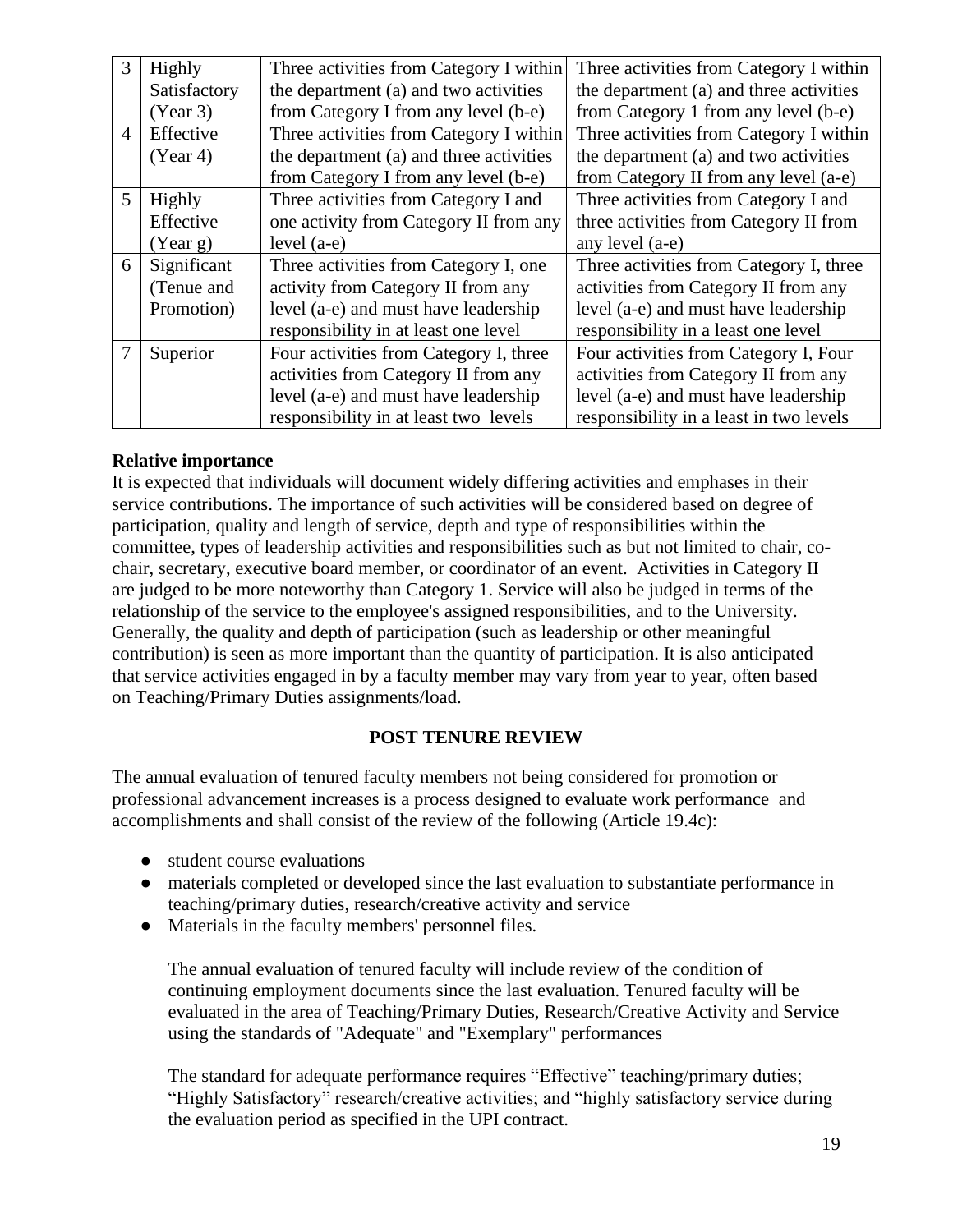The standard for Exemplary performance requires "Superior" teaching/primary duties; "Highly Effective" research/creative activities; and "Highly Effective" service during the evaluation period as specified in the UPI contract.

#### **Teaching**

The Department Chairperson will evaluate the effectiveness of the tenured faculty using previously established guidelines describe in this document. Performance in the teaching/primary duties domain is expected to be Adequate or Exemplary. Adequate performance in teaching/primary duties is equivalent to the "Effective" in teaching primary duties and a total score of 30-34. Exemplary performance is equivalent to the "Superior" teaching/primary duties and a total score of 40-45.

#### **Research/Creative Activities**

Performance in the research domain during the evaluation period is expected to be Adequate or Exemplary. Adequate in research/creative activities is equivalent to the "Satisfactory" level of performance; One item from Category I. Exemplary performance is equivalent to the "Highly Effective" level of performance; one publication or grant from Category I or II.

#### **Service**

Performance in the service domain during the evaluation period is expected to be Adequate or Exemplary. Adequate service is equivalent to the "Satisfactory" level of performance; two activities from Category I within the department (a) and one item from Category I from any level (b-e). Exemplary performance is equivalent to the "Significant" level of performance; three activities from Category I, one activity from Category II from any level (a-e) and must have leadership responsibility in at least one level.

Following review of the documents and materials provided by the tenured faculty, the department chairperson prepare a written evaluation statement that is provided to the faculty and subsequently forwarded to the Dean for review. After the review, the dean will respond to the chair or dean's recommendation. l forward his/ er recommendation to the provost. The faculty may attach a written

Failure to meet the adequate standard for two consecutive years in any given area shall trigger a one-year appraisal and professional development process, as developed by the University's Professional Development Monitoring Committee. The process under this article will start during the 2012-2013 academic year, with the first appraisal/faculty development process not starting until after him 2013-2014 evaluations are completed. The Committee shall be formed of a total of seven members. There shall be three administrative appointed and three UPI appointed members who shall jointly choose an additional member and this committee of seven will select the chairperson.

The Professional Development Monitoring Committee shall meet regularly to develop a mentoring process to assist any tenured faculty member who fails to meet the adequate standard as described above. This Committee shall draft language describing the process in detail, including a procedure for identifying mentors and for determining appropriate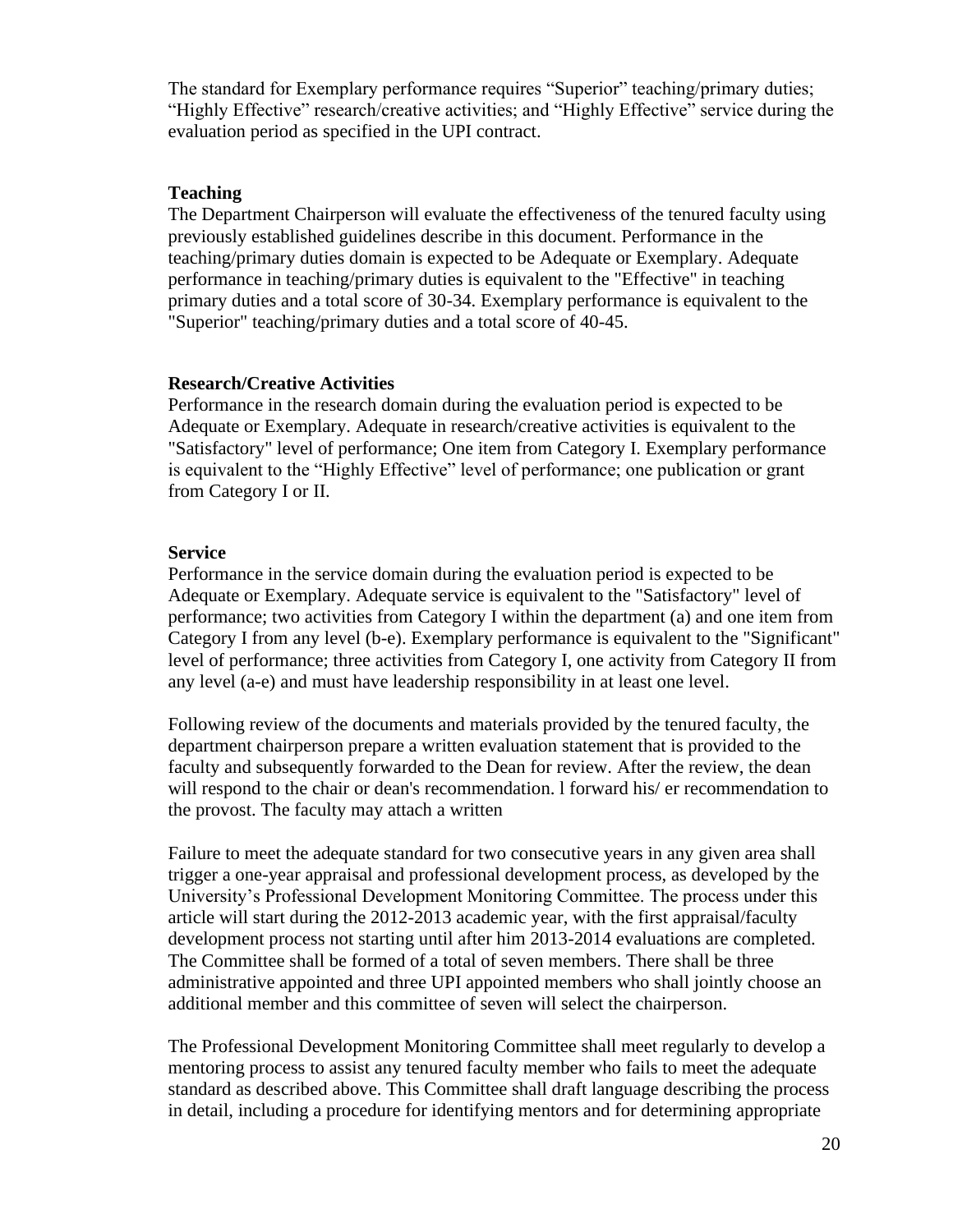benchmarks for assessing development. This Committee will identify the policy and procedures for this process. They will include:

- Identification and development of the appropriate resources
- Development of the mentoring process and identification of the mentors, and
- Determination of appropriate benchmarks and evaluation process for assessing development

If a faculty member fails to participate in the development and implementation of a Professional Development Plan (third year) and does not meet with the Adequate standard in the area under review in the following year (fourth year), a sanction up to and including termination may be initiated following the procedures in Article 5 (Article 19.4c.1-4) specified in the CSU- UPI contract.

### **CRITERIA FOR PROMOTION**

Tenure or Promotion Criteria

- i. assistant professor: highly effective to teaching/performance of primary duties; satisfactory research/creative activity; and satisfactory service, in each area as examined in the aggregate, that is taken as a whole, through the evaluation period.
- ii. to associate professor: superior teaching/performance of primary duties; significant research/creative activity; and significant service, in each area as examined in the aggregate, that is taken as a whole, through the evaluation period.
- to professor: superior teaching/performance of iii. primary duties; superior research/creative activity; and superior service, in each area as examined in the aggregate, that is taken as a whole, through the evaluation period.
- $(b)$ Exception: an eligible employee who applies for consideration for tenure or promotion on the basis of exceptional performance must meet the relevant University evaluation criteria described above in Sections  $19.3$  a.  $(2)(a)a.6$  or a.7. In addition, the employee must show evidence of exceptional performance beyond that otherwise required in two of the three areas of evaluation.

#### TENURE or Promotion by Exception

a. To Assistant Professor Rank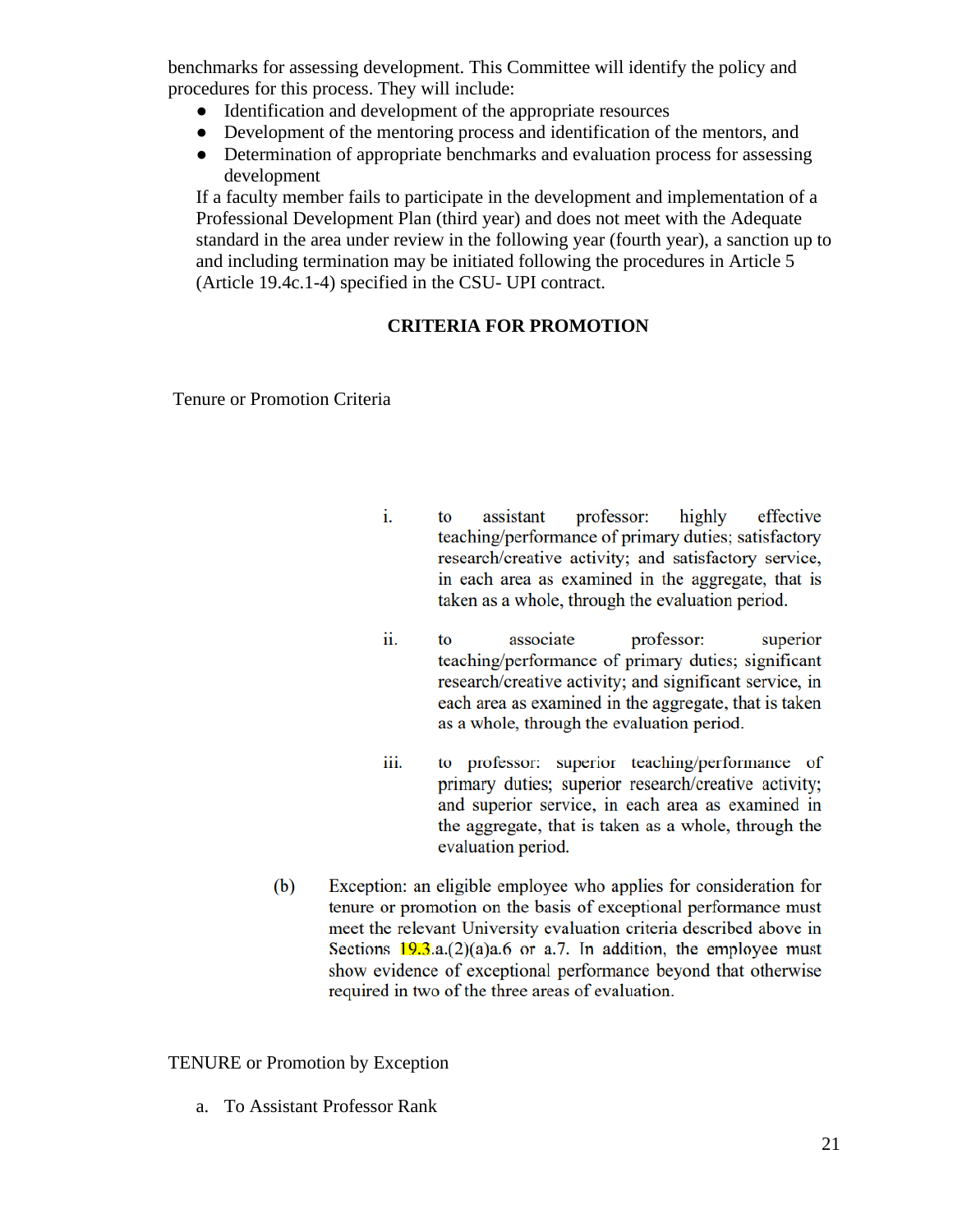Should exceed the regular promotion criteria. Teaching : Superior Research: Significant Service: Significant

- b. To Associate Professor Rank Should exceed the regular promotion criteria Teaching: Superior Research: Superior Service : Superior
- c. To Professor Rank

Teaching:Should exceed the criteria laid out for superior in DAC.Should have a rating of 45-50 with evidence of use of innovative teaching methods and conducting 3-5 faculty development activities during the period of evaluation.

Research: Should exceed the criteria laid out for superior in DAC. Cumulatively must have at least five publications or grants or combinations from Category I and /or Category II.

Service: Should exceed the criteria laid out for superior in DAC. Five activities from Category I, Four activities from Category II from any level (a-e) and must have leadership responsibility in at least two levels

Please see the Tables of activities listed above for Teaching, Research and Service criteria.

#### **UNIT B FACULTY**

Unit B faculty appointment as a lecturer will be offered to qualified candidates with a Master's degree or individuals enrolled in doctoral programs in a health or related discipline. Following completion of the doctoral degree, the individual may apply for tenure track or clinical faculty appointment in the relevant department in the College. Consideration for such appointment will depend on availability of vacant line and funding for the position.

Unit B faculty will be evaluated only on teaching/primary duties. Documentation must be provided in the portfolio to demonstrate compliance with the required conditions for continuing employment as stated in this document. After one year of employment, an evaluation portfolio should be submitted to the department chairperson following the University Personnel Timetable.

For teaching/primary duties performance, Unit B faculty will be evaluated using the same criteria and guidelines as Unit A faculty. However, Unit B faculty will only be awarded the "Unsatisfactory", "satisfactory" or "highly Effective" ratings as stipulated in the CSU-UPI contract. Refer to Section III of the contract to identify the standards to be used in evaluating Unit B faculty.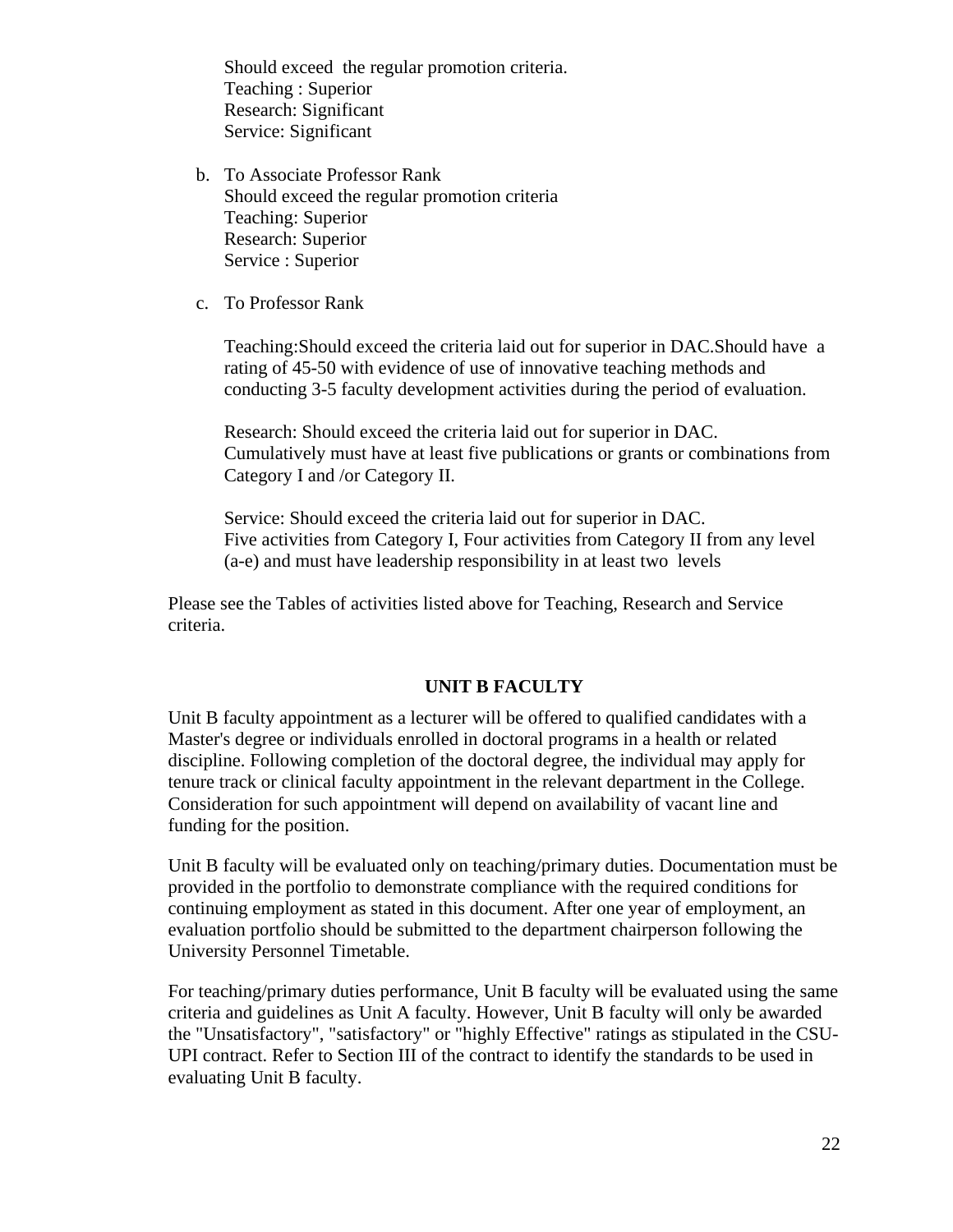#### **CLINICAL TRACK FACULTY - RECOMMENDATIONS**

#### **I Teaching**

#### **1. Responsibility of the Faculty Member being Evaluated**

A full-time Lecturer/Instructor who is being evaluated for annual teaching/primary duties must provide a portfolio of materials to the Chairperson, in conformity with the deadline date specified by the University.

The portfolio must include the following:

- A. A signed and updated curriculum vita and a copy of the approved Department Application Criteria (DAC).
- B. Evidence of academic and professional credentials (i. e. Illinois RN licensure, CPR and other types of professional certification).
- C. Documentation of activities related to teaching.
- D. A copy of a current professional license.
- E. A description summarizing his/her activities.
- F. Documentation of all activities under Teaching Effectiveness Performance Area
- G. Yearlong assignment form

#### **Guidelines for Personnel Action**

#### **2. Student Evaluations**

Students' evaluations of classroom and clinical instruction will be determined through the use of the appropriate Faculty Evaluation Form. The Department Chairperson will provide the faculty member with a composite report of the students' evaluations. Student evaluations are ranked according to the following scale:

#### **3. Peer Evaluations**

The faculty member being evaluated will have one peer evaluations using the appropriate departmental evaluation form. The one evaluator will each provide a written summary of the evaluation. The observations will take place in the term during or preceding the personnel action.

#### **4. Chairperson's Evaluation**

The faculty member being evaluated will provide the Chairperson of the Department a copy of the relevant class content from the syllabus laboratory practice, and seminar and/or clinical schedules each semester. The faculty whose primary duties are other than teaching will be evaluated by his/her job description. The Chairperson will then submit the summary and observations and recommendations to the Dean and faculty member. Refer to unit A evaluation criteria for Chairperson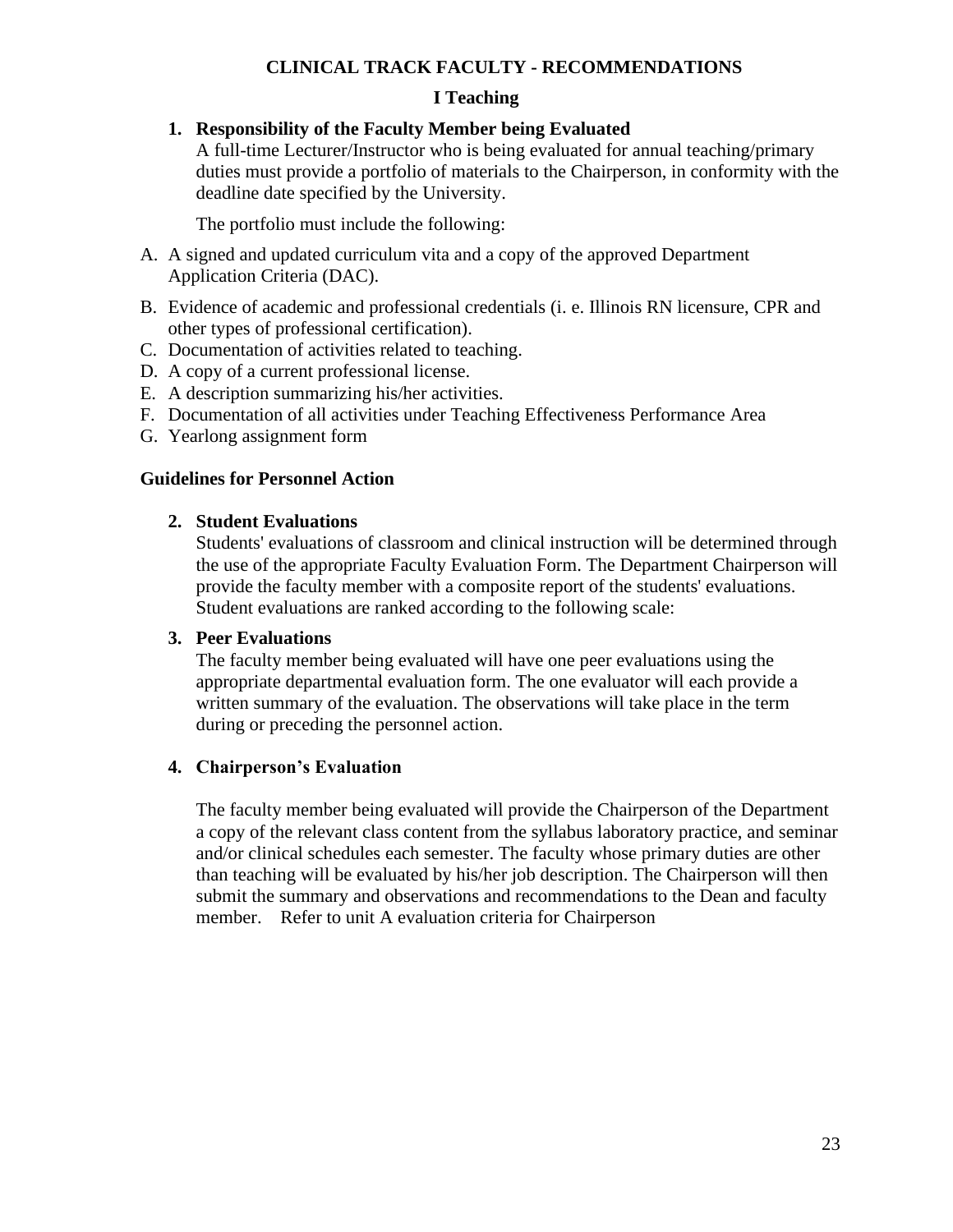|--|--|--|--|

| <b>Descriptive Rating</b>  | Mean of<br><b>Student Course</b><br><b>Evaluation</b><br><b>Score</b> | <b>Mean of Chair</b><br><b>Evaluation</b><br><b>Score</b> | <b>Mean of Peer</b><br><b>Evaluation</b><br>Score |
|----------------------------|-----------------------------------------------------------------------|-----------------------------------------------------------|---------------------------------------------------|
| <b>Exceptional</b>         | $4.75 - 5.00$                                                         | $4.75 - 5.00$                                             | $4.75 - 5.00$                                     |
| <b>Superior</b>            | $4.35 - 4.74$                                                         | $4.35 - 4.74$                                             | $4.35 - 4.74$                                     |
| <b>Significant</b>         | $4.0 - 4.34$                                                          | $4.0 - 4.34$                                              | $4.0 - 4.34$                                      |
| <b>Highly Effective</b>    | $3.75 - 3.99$                                                         | $3.75 - 3.99$                                             | $3.75 - 3.99$                                     |
| <b>Effective</b>           | $3.50 - 3.74$                                                         | $3.50 - 3.74$                                             | $3.50 - 3.74$                                     |
| <b>Highly Satisfactory</b> | $3.25 - 3.49$                                                         | $3.25 - 3.49$                                             | $3.25 - 3.49$                                     |
| <b>Satisfactory</b>        | $3.0 - 3.24$                                                          | $3.0 - 3.24$                                              | $3.0 - 3.24$                                      |
| Appropriate                | $2.75 - 2.99$                                                         | $2.75 - 2.99$                                             | $2.75 - 2.99$                                     |
| Unsatisfactory             | < 2.74                                                                | < 2.74                                                    | < 2.74                                            |

- B Standards of Performance
- 1. Satisfactory teaching, evidence must be presented from two (2) activities from Category I or higher
- 2. Effective teaching, evidence must be presented from two (2) activities of which two (2) are from Category 2 or higher.
- 3. Highly effective teaching, evidence must be presented from two (2) activates from category II or higher.
- 4. Significant teaching, evidence must be presented from two (2) activities of which one (1) must be from Category III, and one (1) from Category II or higher.
- 5. Superior teaching, evidence must be presented from two (2) activities from Category III or higher.

#### **A. Types of Activities Documented**

#### **Category 1**

- 1. Satisfactory student evaluations
- 2. Satisfactory peer evaluations

3. Revision of course syllabi including an updated reference list (with references not more than 5 years old).

- 4. Availability to students during scheduled office hours.
- 5. Serves as an instructional media reviewer

6. Development of creative and innovative teaching strategies 9Handouts, power point presentations).

7. Recipient of a teaching award from a local professional organization

#### **Category II**

- 1. Effective/highly effective student evaluations
- 2. Effective/highly effective peer evaluations
- 3. Utilization of outside resources (i.e. an invited guest speaker from a

professional organization)

4. Recipient of departmental teaching award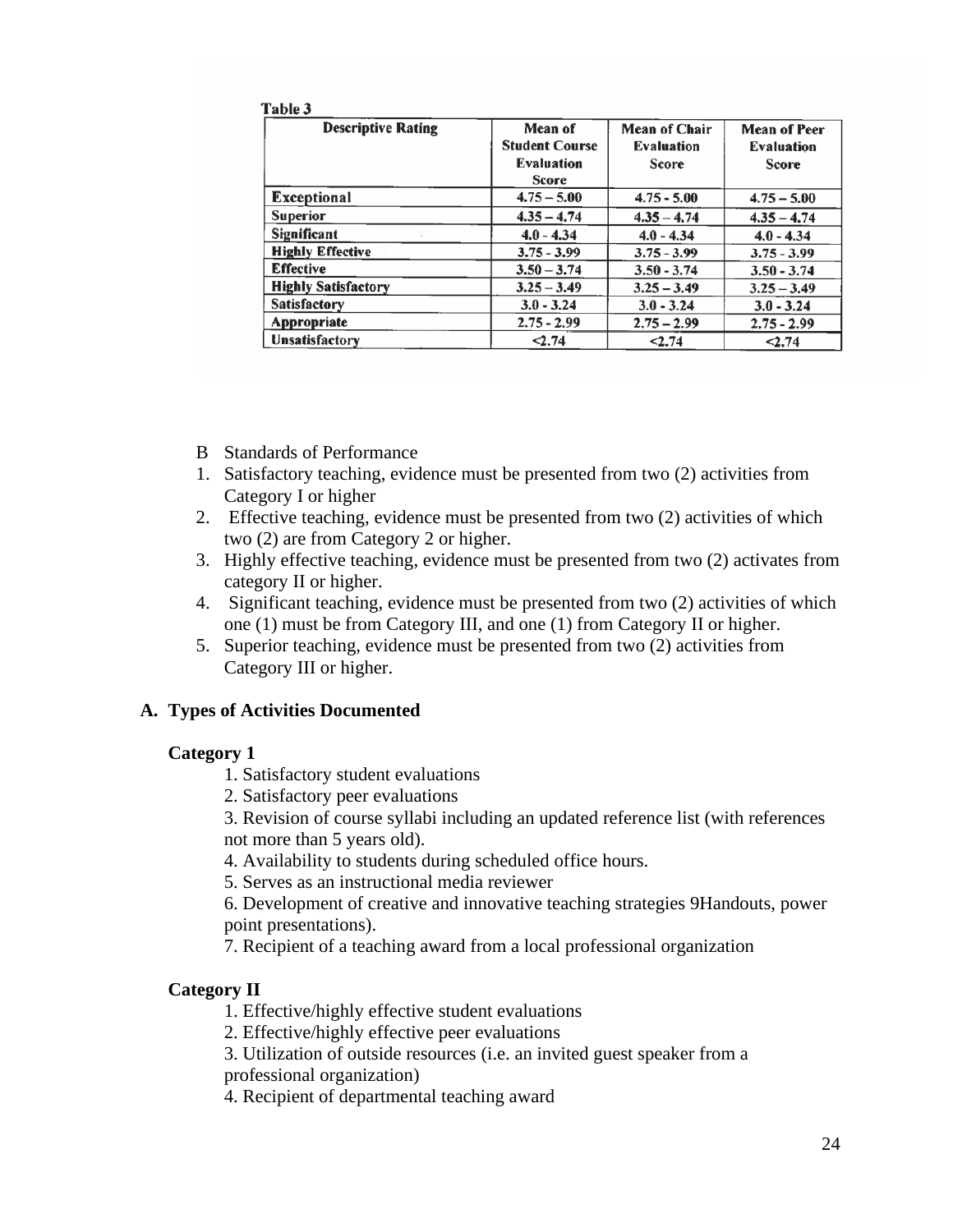5. Renewal as a nurse educator from any professional organization (e.g. NLN, AACN)

- 6. Development of creative and innovative teaching strategies (case studies)
- 7. Recipient of a teaching award from a state professional organization

#### **Category III**

- 1. Significant/superior student evaluations
- 2. Significant/superior peer evaluations
- 3. Recipient of College or University recognition award for teaching
- 4. Development of creative and innovative teaching strategies (multifaceted,

video, DVD, development of computer programs)

- 5. Obtain certification/recertification in a nursing specialty
- 6. Recipient of a national/international award for teaching

#### **Retention**

For retention in year one to 10 years:

Satisfactory teaching/performance of primary duties

For retention after 10 years:

Lecturer/instructor is eligible for a five (5) year multiple year contact if the lecturer/instructor had earned "highly effective" performance evaluations for two of the preceding five years.

Once the five (5) year appointment status has been achieved, lecturers must receive "highly effective" performance evaluations for their teaching/primary duties in at least two (2) of the next five years to continue renewing the five (5) year multi-year appointment.

If the Lecturer/instructor fails to attain a multiyear contract because of not achieving sufficient number of "highly effective" evaluations, they will be eligible after earning two (2) "highly effective" performance evaluations within five  $(5)$  years.

Lecturers/instructors on multi-year contracts must continue to earn a minimum level of "satisfactory" performance on annual evaluations to continue in the current multiyear contract.

#### **II. Research/Creativity**

Categories of materials and activities appropriate for the evaluation of research/creative activity are grouped to demonstrate the order of their relative importance as guidelines of effective performance including:

#### **A. Standards of Performance**

A candidate will use the following performance standards as a basis to designate the desired degree of effectiveness by the end of the evaluation period. Substantial efforts can be considered for more than one category if the effort is fully documented. Based on the documented evidence presented, the candidate will be judged by the voting members of the Department Personnel Committee as to whether or not the individual has fulfilled the required standards. In order for an individual to be rated as demonstrating: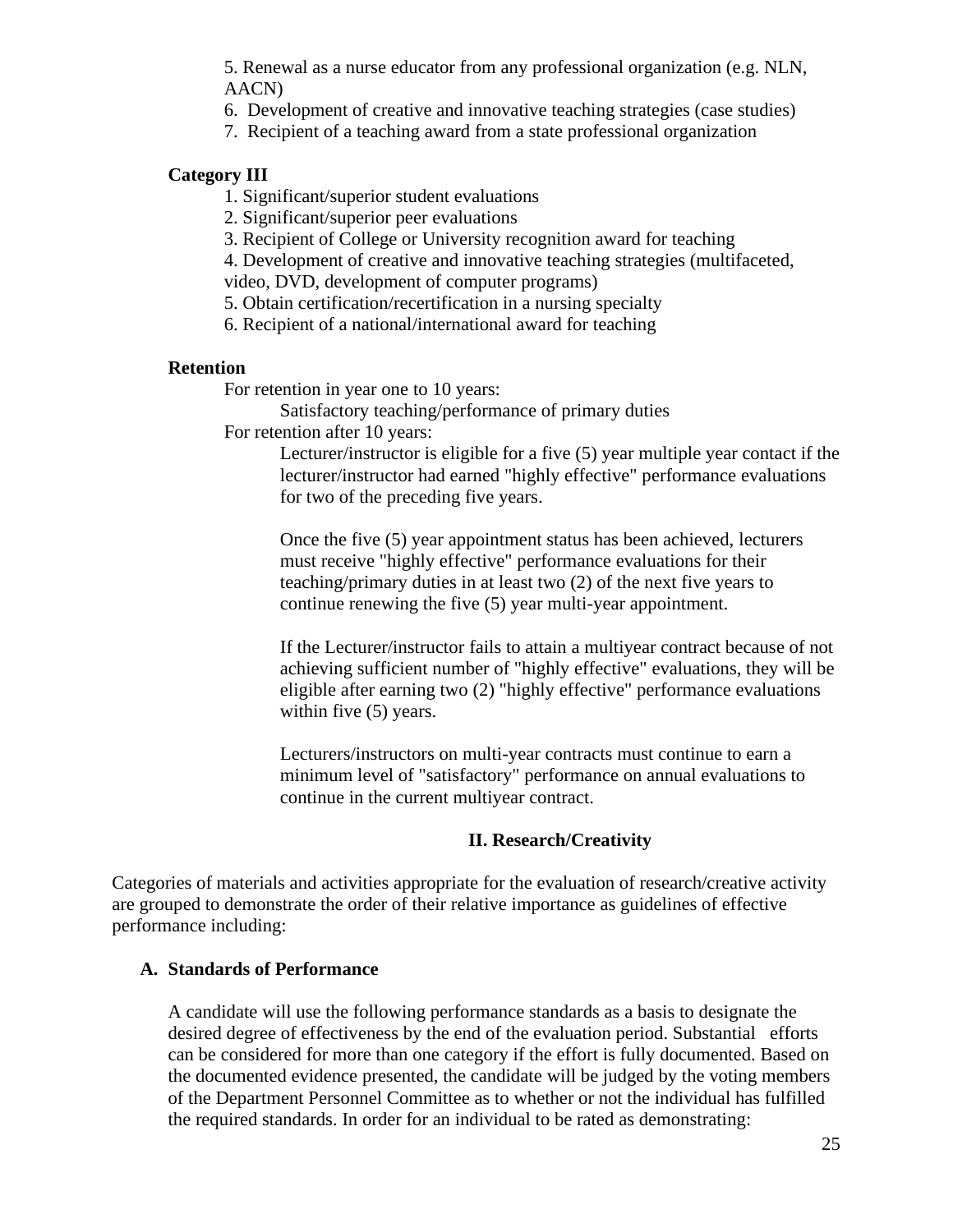- 1. .Appropriate Research/Creativity, evidence must be presented from two (1) activity from Category I or higher.
- 2. Satisfactory Research/Creativity, evidence must be presented from (1) activity from Category I or higher.
- 3. Highly Satisfactory Research/Creativity, evidence must be presented from one (1) activity from Category I or higher of which one (1) must be from Category II.
- 4. Effective Research/Creativity, evidence must be presented from one (1) activity from Category II or higher.
- 5. Highly effective Research/Creativity, evidence must be presented from one (1) activity from Category II or higher of which one (l) must be from Category III
- 6. Significant Research/Creativity, evidence must be presented from one (1) activity from Category III.
- 7. Superior Research/Creativity, evidence must be presented from two (2) activities from Category III.

## **B. Types of Activities Documented**

## **Category 1**

- 1. Completion of courses toward an doctoral/advanced degree
- 2. Presentation at a local professional conference
- 3. Submission of a manuscript to a professional journal/publication
- 4. Participation in the writing of a grant proposal
- 5. Citation in 1 2 professional publications
- 6. Recipient of a research scholarship award from a local professional organization

## **Category II**

- 1. Award of a University sponsored grant
- 2. Earn 20 contact hours of CE from nursing or other health care related professional organizations
- 3. Presentation at professional organizations' meetings, conferences, seminars, or workshops at the state level
- 4. Recipient of a departmental award for research/scholarship
- 5. Co-author/author of an article published in a non refereed professional journal/publication, i.e. Newsletter.
- 6. Author of a book chapter
- 7. Major contribution toward an externally funded research grant/contract Major contribution toward an externally funded training grant
- 8. Principal Investigator (PI) or CO-PI on a research grant proposal submitted for external funding
- 9. PI or CO-PI on a training grant proposal submitted for external funding
- 10. Citation in 2 professional publications
- 11. Recipient of a research/scholarship award from a state professional organization

## **Category III**

- 1. Presentation at professional organizations' meetings, conferences, seminars, or workshops at the national or international level
- 2. Recipient of a College or University award for research/scholarship
- 3. Principal co-author author of an article published in a refereed professional journal/publication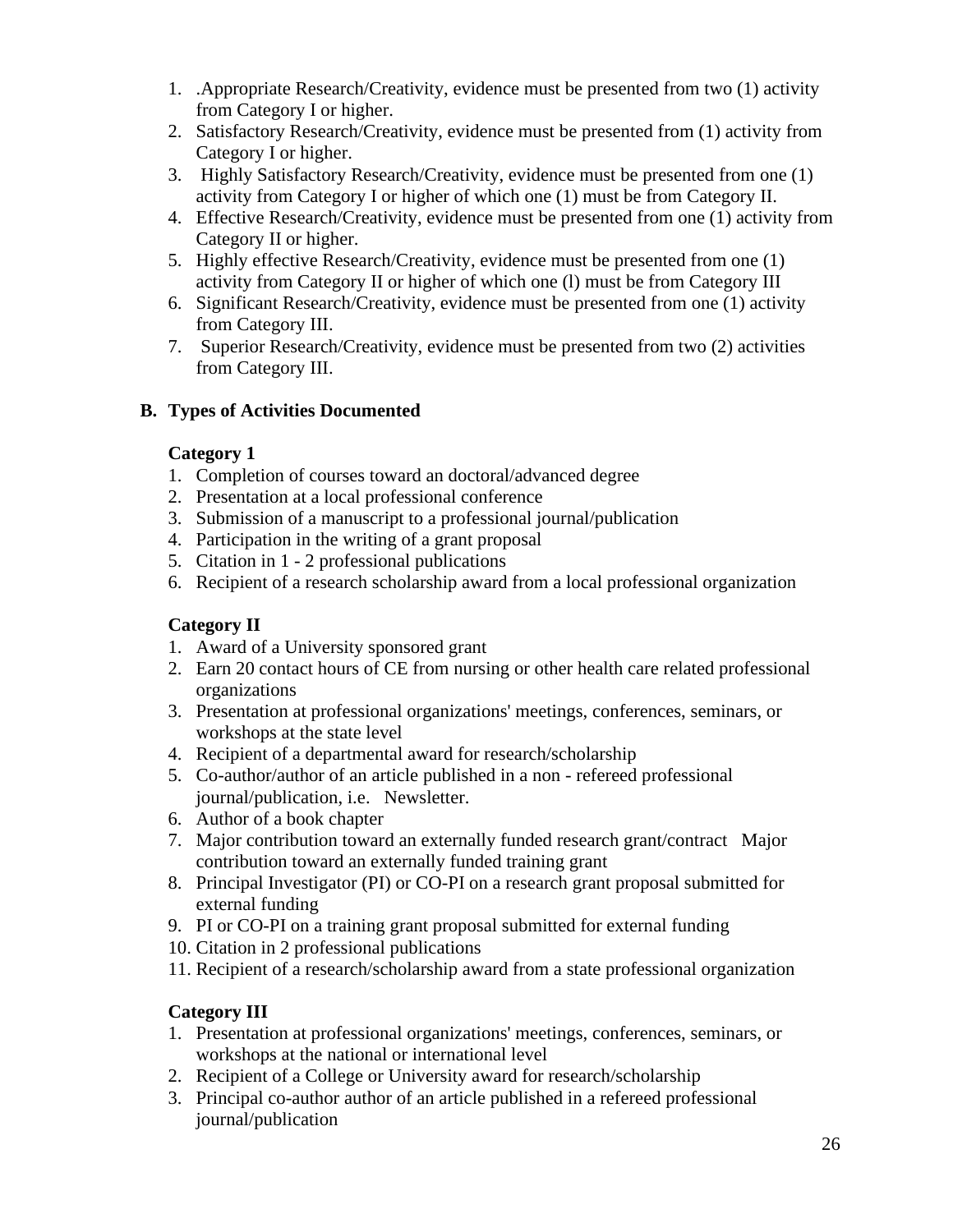- 4. Author of a book
- 5. PI or CO-PI on an externally funded research grant/contract
- 6. PI or CO-PI on an externally funded training grant
- 7. Citation in 1 professional publication
- 8. Recipient of a research/scholarship award from a national/international professional organization

#### **III. Service**

#### **A. Standards of Performance**

A candidate will use the following performance standards as a basis to designate the desired degree of effectiveness by the end of the evaluation period. Based on the documented evidence presented, the candidate will be judged by the voting members of the Department Personnel Committee as to whether or not the individual has fulfilled the required standards indicated for the appropriate retention, promotion or tenure. The standards for evaluation are as follows:

- 1. Appropriate Service, evidence must be presented from one (1) activity from Category I or higher.
- 2. Satisfactory Service, evidence must be presented from two (2) activities from Category I or higher.
- 3. Highly Satisfactory Service, evidence must be presented from two (2) activities from Category lor higher of which one (1) must be from Category II.
- 4. Effective Service, evidence must be presented from two (2) activities from Category II or higher.
- 5. Highly Effective Service, evidence must be presented from two (2) activities from Category II or higher of which one (l) must be from Category III.
- 6. Significant Service, evidence must be presented from two (2) activities from Category III.
- 7. Superior Service, evidence must be presented from two (2) activities from Category III.

#### **B. Types of Activities Documented**

#### **Category I**

- 1. Serves as an active member of two (2) departmental committees P
- 2. Participates in local/professional community events
- 3. Participates in student recruitment activities
- 4. Serves on a College committee
- 5. Represents the Department, College or University at professional meetings at the local level
- 6. Membership in 1 2 professional organizations
- 7. Serves as a consultant to a local professional organization Serves as a judge at an educational event such as a science fair
- 8. Serves as an officer of a professional organization at the local level

#### **Category II**

- 1. Serves as member of an Advisory Board/Task Force
- 2. Serve as a committee officer of a local professional organization